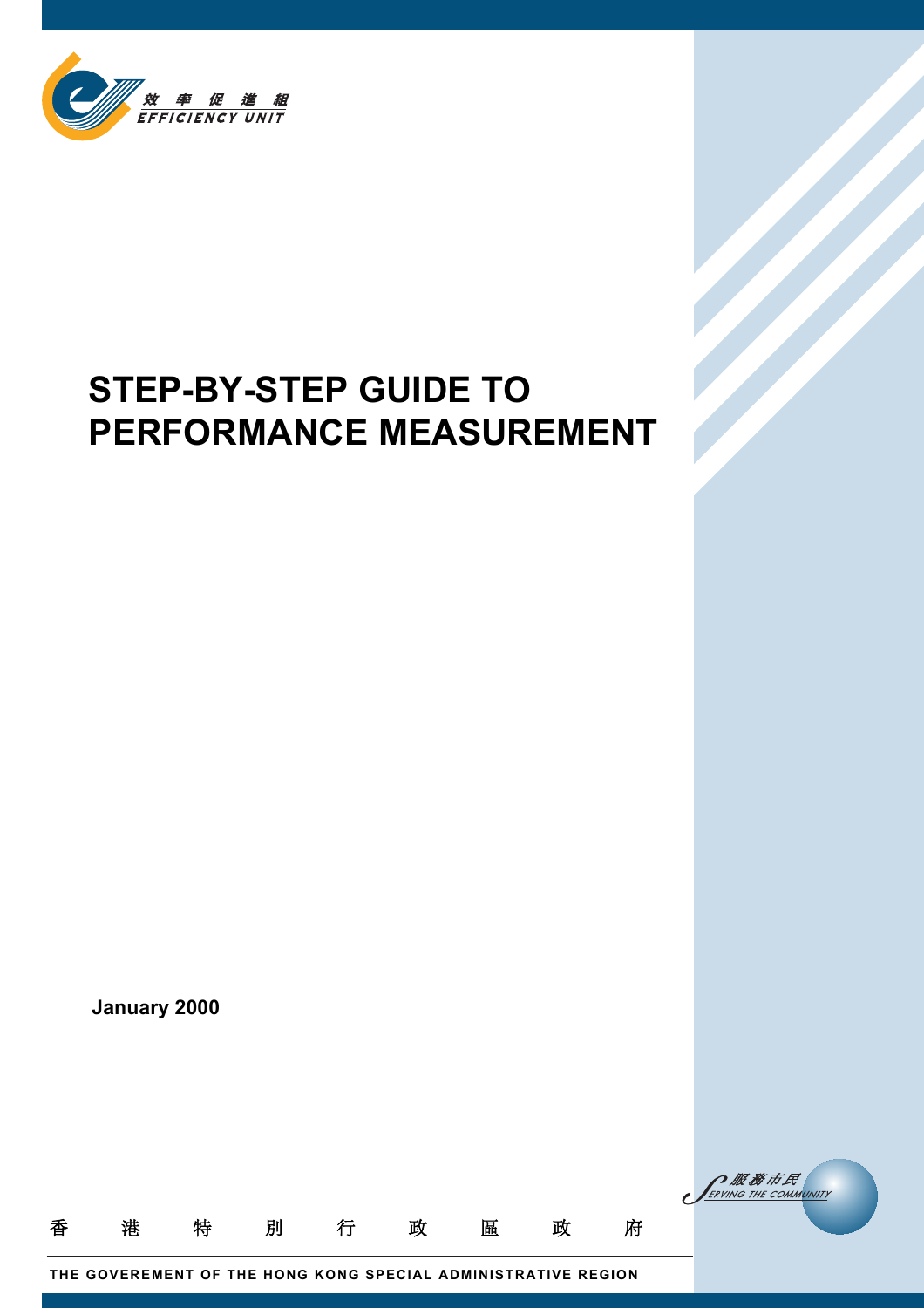## **Development Of This Guide**

This booklet has been produced under the leadership of the Steering Group on Performance Measurement which was chaired by the Secretary for the Civil Service and supported by the Efficiency Unit.

The content of the Step-by-Step Guide draws on the earlier Best Practice Guide to Performance Measurement and pilot work with Civil Engineering Department (CED), Fire Services Department and the Civil Service Training and Development Institute, whose co-operation was invaluable. In particular CED kindly agreed that Slope Safety and CED could be used as the basis for a hypothetical worked example in the Step-by-Step Guide.

The booklet has been prepared by the Efficiency Unit with assistance from PricewaterhouseCoopers Consultants and Edgecumbe Consultants.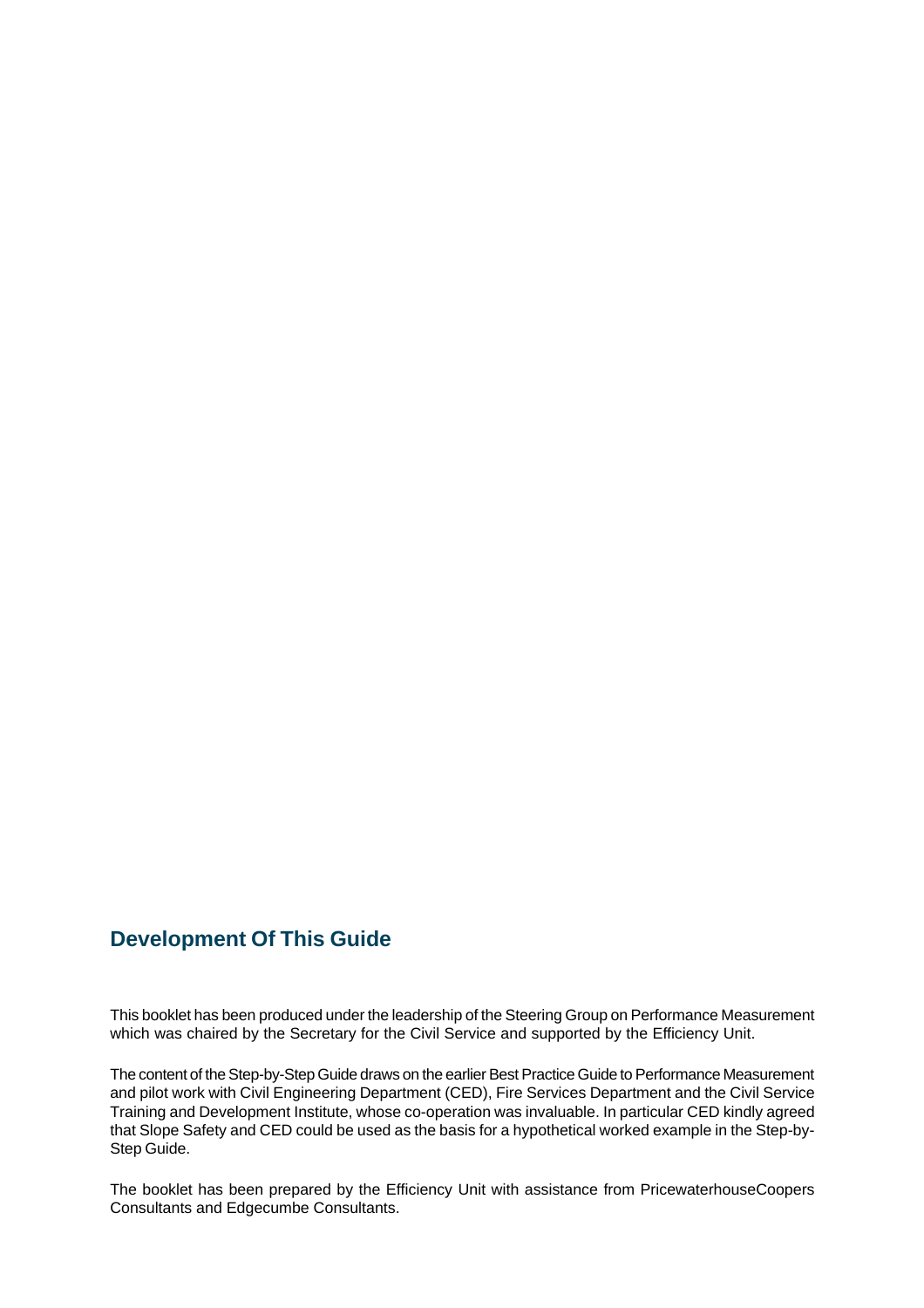## **Contents**

| <b>Introduction</b>                                                                                                                                                                                                                                                                                                                                                                                         | 1            |  |
|-------------------------------------------------------------------------------------------------------------------------------------------------------------------------------------------------------------------------------------------------------------------------------------------------------------------------------------------------------------------------------------------------------------|--------------|--|
| The Importance Of Performance Measurement<br>Who should use this guide?<br>Why is performance management important?<br>What is my role?<br>How should I use this booklet?                                                                                                                                                                                                                                   | $\mathbf{2}$ |  |
| How Performance Measurement Fits With Broader Developments?<br>Introduction<br>Continuous improvement in public services<br>Serving the Community<br>Overall management framework<br>Policy level<br>Departmental level<br>Existing performance measures<br>Need for improvement                                                                                                                            | 4            |  |
| <b>Selecting And Developing The Measures</b><br>Types of measures<br>Experience from other countries<br>The performance measurement framework for Hong Kong<br>The secrets of success<br>What the work should produce<br>Ensuring measures are used to manage performance                                                                                                                                   | 8            |  |
| <b>Step-By-Step Guide</b><br>Introduction<br>Step $1 -$ Identify the objectives of your department or functional unit<br>Step 2 - Translate objectives into activities to be undertaken<br>Step 3 - Determine performance measures<br>Step $4 - Set$ performance targets for the measures<br>- Present data and prepare to implement measures<br>Step 5<br>Step $6 -$ Use the measures and monitor progress | 13           |  |
| <b>Questions And Answers</b>                                                                                                                                                                                                                                                                                                                                                                                |              |  |
| <b>Appendices</b><br><b>Checklist of Information Sources</b><br>Appendix 1                                                                                                                                                                                                                                                                                                                                  |              |  |

Appendix 2 Glossary of Terms

**Page**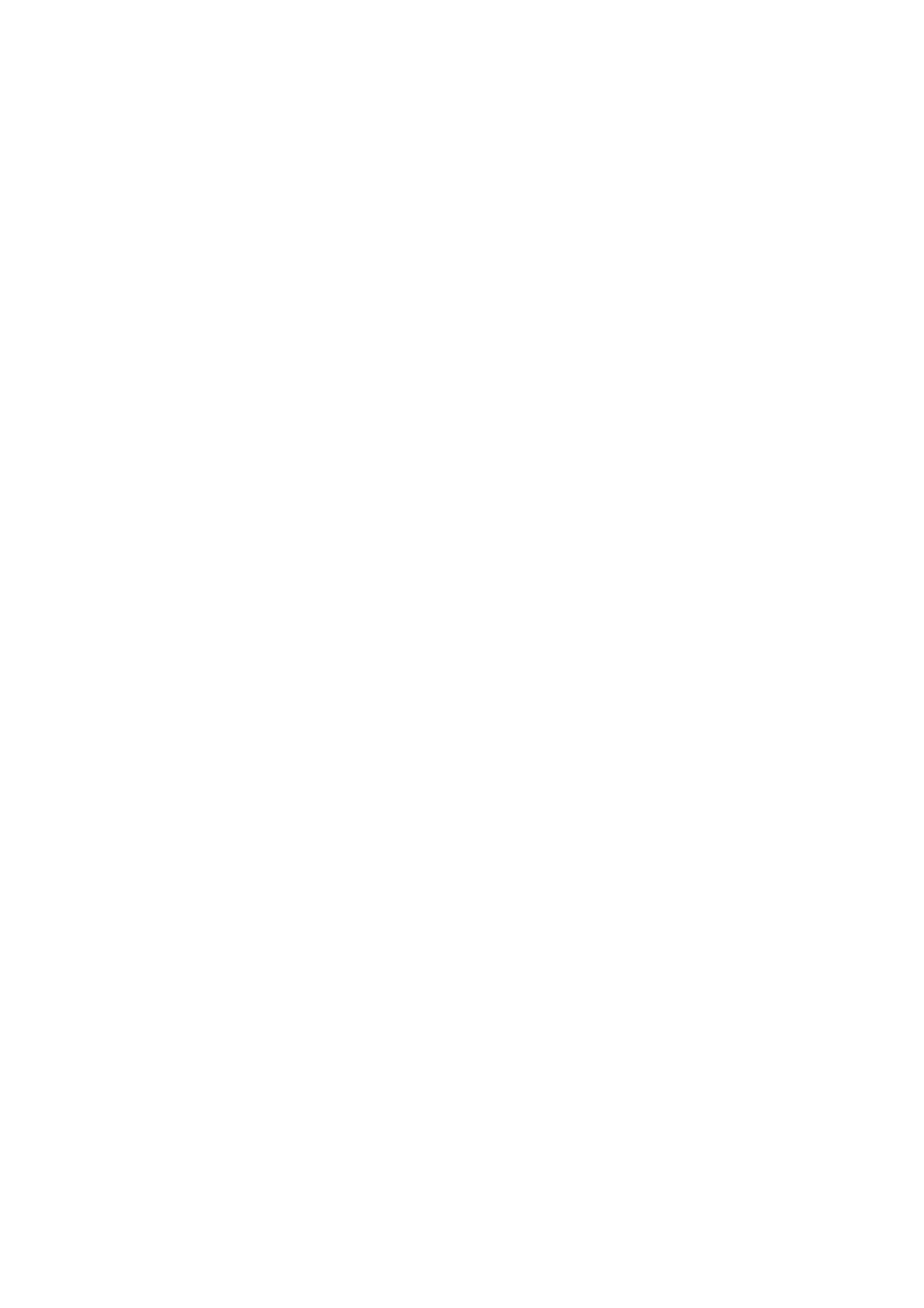## **Introduction**

Managing for performance is one of the Government's four core management principles and the Chief Executive has committed the Government to managing for results by results. This has led to the development of policy objectives covering all areas of Government activity supported by the Target-based Management Process. These policy objectives specify the results we aim to achieve for the community and how we will measure success. Properly used they can provide an excellent way of focusing Government's efforts and managing performance.

To achieve this we need to improve the quality of performance measurement within Government. This is a topic on which many bureaux and departments have approached the Efficiency Unit for help and the performance measurement section is the most frequently visited page of the Unit's Public Sector Reform web site.

Performance measurement is a key part of our commitment to deliver the best results for the community we serve. All civil service managers have a role in developing performance measures for their areas of responsibility. We are all accountable for the delivery of defined results and these measures will be your means to manage progress and demonstrate success. The performance measurement process will also enable you to make more informed choices about priorities and resource allocation.

This booklet, developed under the leadership of the Secretary for the Civil Service, provides you with a Step-by-Step Guide to developing performance measures that will enable you to play your part in the drive for accountable and effective government. Please take the time to read the Guide and to develop high quality performance measures to enable you to demonstrate commitment to delivering the best results for the community.

The Efficiency Unit would also be happy to provide advice and assistance to departments seeking to apply the lessons from this Guide in their area. Please feel free to get in touch.

Colin Sankey Head, Efficiency Unit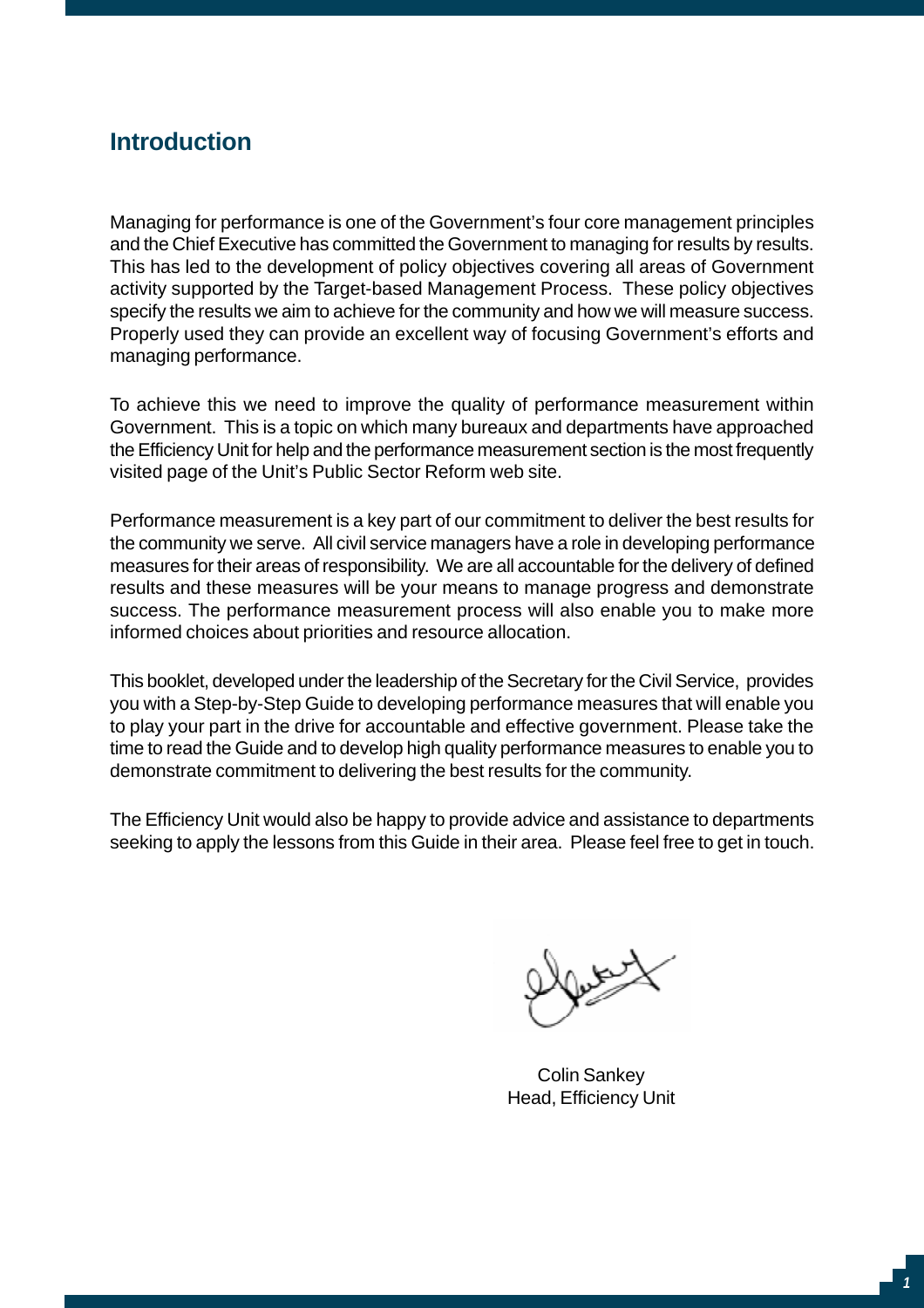## **The Importance Of Performance Measurement**

#### **Who should use this guide?**

This booklet brings together best practice and practical guidance for all civil service managers engaged in setting performance measures and monitoring and managing performance. The development and pilot work done to date focuses mainly at the departmental and delivery level, but the principles and broad approach should also be of assistance to bureau managers.

#### **Why is performance measurement important?**

Research in both the public and the private sectors demonstrates that "what gets measured gets done" and shows that good systems of performance measurement can facilitate dramatic increases in the quality of services provided and increased job satisfaction to employees. For managers in the public sector, comparative performance information and results of performance against targets are essential for assessing whether the best services are being provided or purchased at the lowest cost and whether those services are meeting the needs of the community. Studies in the Government of the HKSAR have shown that there are significant opportunities to improve the standard of performance measurement.

This in turn will support the Chief Executive's drive for management by results, and the achievement of Government's policy objectives through:

- $\bullet$ Focusing attention on specific outcomes and directing resources appropriately
- $\bullet$ Improving control and accountability mechanisms
- $\bullet$ Providing improved performance information for the budget and resource allocation exercise
- • Ensuring staff understand their role and how their performance will be evaluated
- $\bullet$ Providing feedback on overall satisfaction with Government services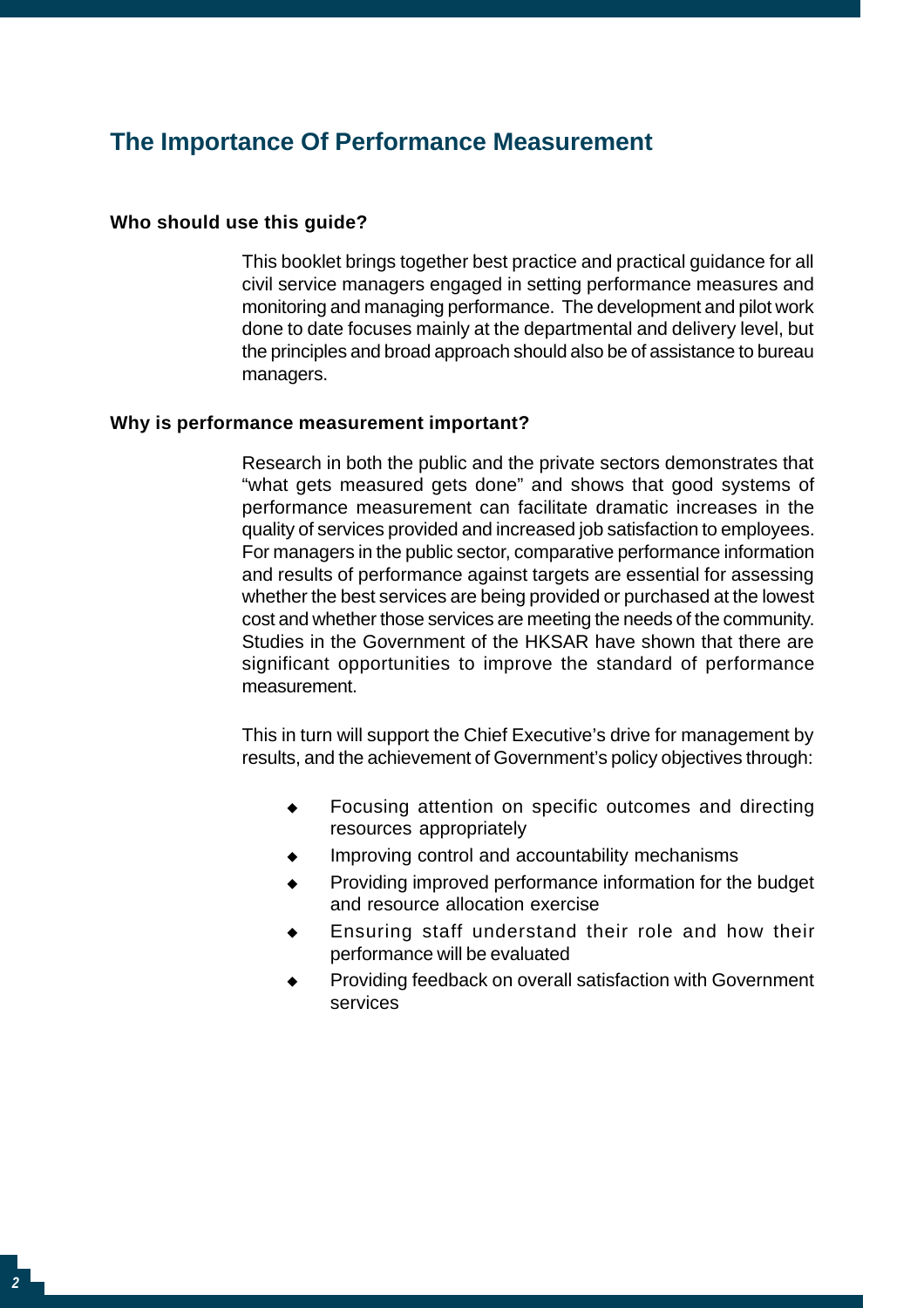#### **What is my role?**

As a public service manager, you are personally accountable for the delivery of results for the community. It is your responsibility to the community as a whole, to your service users and to your staff to measure progress and manage performance. You are responsible for designing, developing and producing performance information and should be aiming for an end result that satisfies the criteria and guidance set out in this booklet. Whilst the booklet is intended to provide help rather than impose a compulsory process, it is hard to see how managers can make an effective contribution to the improvement of performance without having some means by which to measure that performance.

Your contribution to the performance measurement process will also help to provide the Government with the information it needs to assess performance overall and to provide the public with feedback on progress towards the objectives for Hong Kong as a whole.

#### **How should I use this booklet?**

The first three sections provide useful information about the background and context of performance measurement in the Government. The second section, "How Performance Measurement Fits With Broader Developments", is essential reading if you are interested in knowing how all the different levels of performance management fit together. "Selecting And Developing The Measures" introduces the value of some of the concepts.

If you are comfortable that you understand the framework and context in which this is taking place, you may wish to go straight to the Step-by-Step Guide which outlines the process for developing performance measures.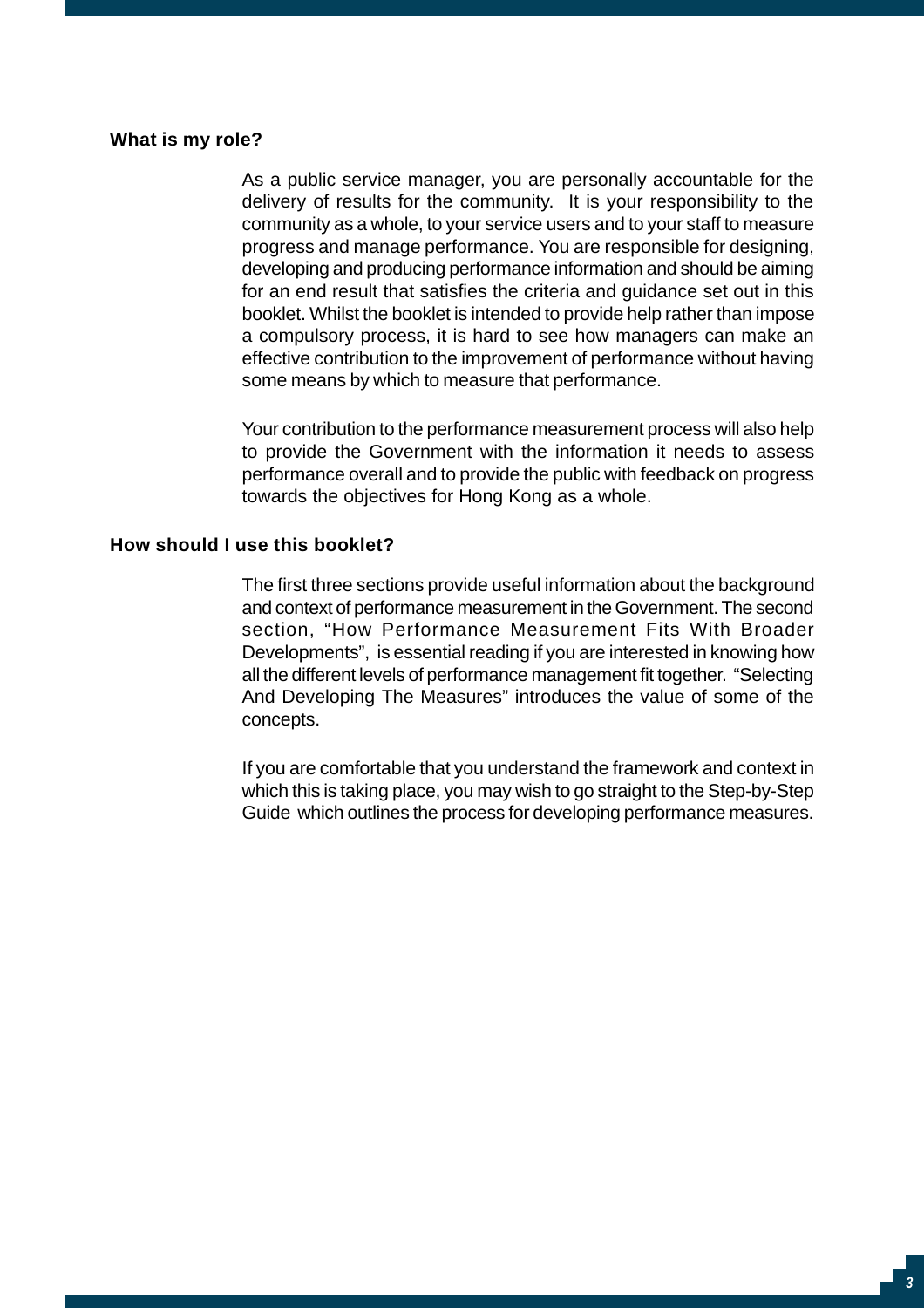## **How Does Performance Measurement Fit With Broader Developments?**

#### **Introduction**

This section explains how improved performance measurement fits in with the Government's other initiatives to achieve continuous improvement.

#### **Continuous improvement in public services**

Performance measurement is important in itself, but it is also a vital, integrated part of the Government's broader efforts to achieve continuous improvement in the management and delivery of public services. Continuous improvement is crucial if we are to meet the ever increasing growth in community needs and rising expectations whilst keeping within our Budgetary Guideline that growth in public expenditure should not exceed growth in GDP.

In a speech to the Hong Kong Institute of Directors on 26 April 1999, the Chief Secretary summarised her vision of the civil service in 5 years' time as:

> "We have defined a clear vision of the way in which Government will manage and deliver public services by, say, 2005. This embraces excellent customer service, managing for results by results, and achieving world class productivity."

#### **Serving the Community**

Serving the Community is the Government's single most important aim, to which all civil servants should be committed.

It requires the Government to provide the services the community needs, and to provide the leadership Hong Kong needs. To do so, we act in the public interest to:

- $\bullet$ foster stability and prosperity,
- $\bullet$ mprove the quality of life for the whole community,
- $\bullet$ care for those who need help
- $\bullet$ protect the rights and freedoms of the individual,
- $\bullet$ maintain the rule of law, and
- encourage people to play their part in their community.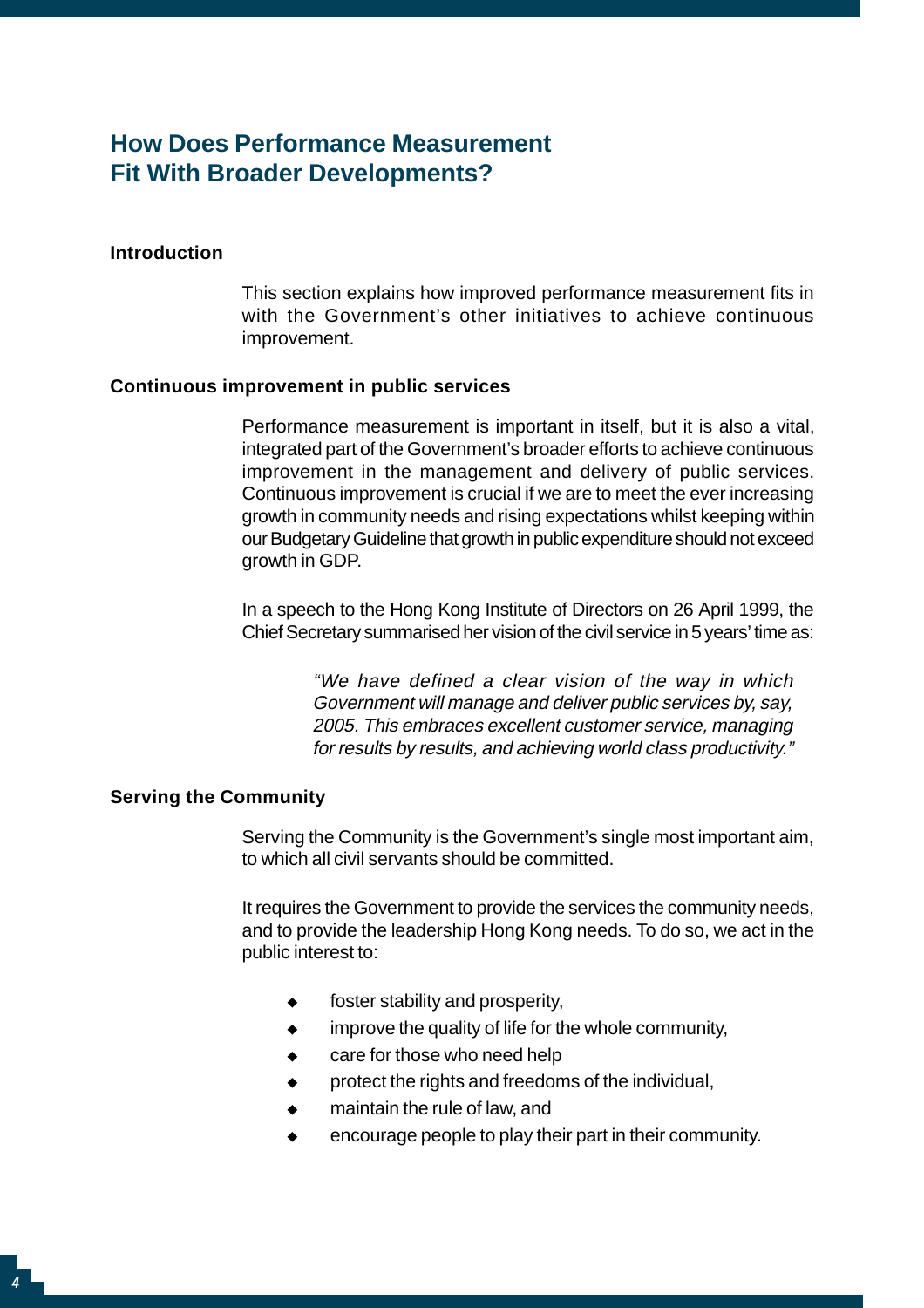In support of this aim we have established four management principles:

- $\bullet$ **Being Accountable**, because the Government has an obligation to answer to the community which it exists to serve
- • **Living within Our Means**, because the Government must determine how best to meet the community's needs within the resources available
- • **Managing for Performance**, because the Government must deliver the best possible services for public money
- • **Developing Our Culture of Service**, because the Government must be a responsive organisation, committed to quality service

To put these principles into practice the Government has established three major programmes for continuous improvement in public services:

- $\bullet$ **Target-based Management Process (TMP)**: to clarify objectives and priorities, focus on results, ensure delivery of outcomes for the community, and measure performance
- $\bullet$ **Enhanced Productivity Programme (EPP)**: to achieve a lasting improvement in civil service productivity
- $\bullet$ **Customer Service Programme (CSP)**: to understand better customers' needs and improve the quality and timeliness of response

#### **Overall management framework**

Performance measurement therefore has a vital role to play in our vision of the civil service of the future and in the various programmes to deliver it. Performance management can be seen as the glue that binds and links together the various levels and aspects of the Government's management process. It is a mechanism for ensuring that the Government's overall vision, objectives and priorities, as expressed by the Chief Executive in his Policy Address and by the Administration in the supporting documentation, are put into effect. This is achieved by setting clear performance measures and targets at policy and departmental levels which both align effort and allow us to manage progress and results.

Because the management process itself is constantly evolving to improve its effectiveness there is no simple or perfect fit between all the layers and elements, but the broad relationships are described overleaf. The introduction of the TMP has led to significant improvements at policy level and these are still filtering through to departmental level.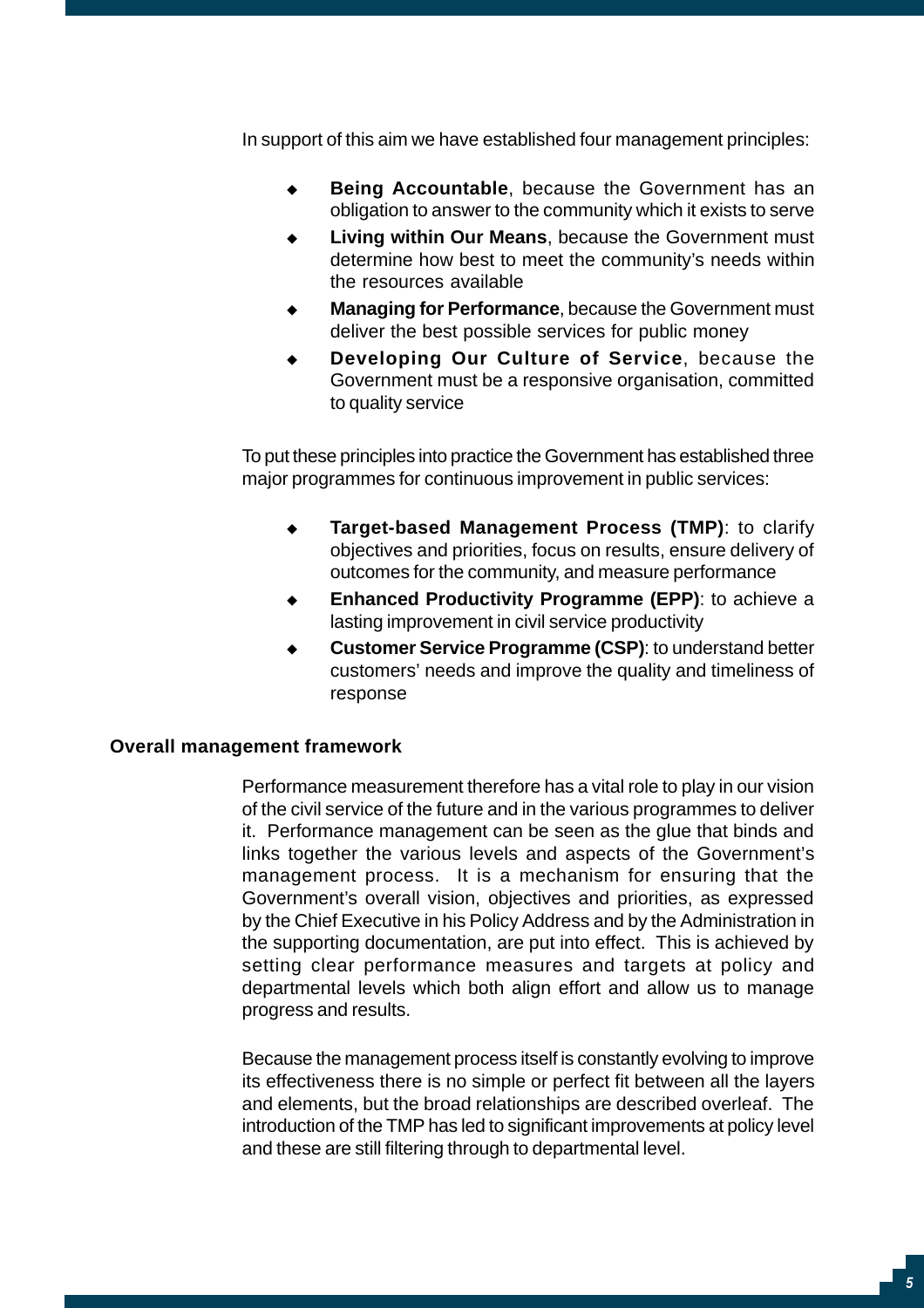## **Policy level**

At policy level there are the following elements:

- • **Policy Address**: Sets out the vision both for Hong Kong and for the Government's role in facilitating delivery of the vision, together with high profile Government actions
- $\bullet$ **Policy Objectives**: Cover the whole of Government's activities, setting out the overall results to be achieved for the community by the relevant policies and programmes. The policy objective booklets specify which policy secretary leads on each objective and the other policy bureaux, departments and agencies supporting delivery.
- • **Key Result Areas**: For most policy objectives there are around four to six key result areas which represent the main steps in the process of delivering the policy objective. These key result areas are supported by various baseline activities (summarised in the text on each key result area in the booklets and itemized on the computerised Performance Review System (PRS)) and initiatives (listed in the booklet and on PRS). The policy objective booklets and the PRS indicate which agencies lead on each initiative, and PRS also specifies this information for baseline activities.

### **Departmental level**

At departmental level there are the following elements:

- $\bullet$ **Vision and Mission**: Many departments have developed overall statements of their vision and mission in order to communicate to their customers and staff the overall purposes they serve and the way in which they seek to do this. Many of these statements pre-dated the policy objectives but because departments and bureaux participated in the setting of both the policy objectives and the vision and mission statements, they are generally complementary. Over time departments will need to take account of the relevant policy objectives when they review or develop vision and mission statements.
- • **Programmes**: As part of the programme management system departments have analysed their activities in terms of one or more programmes, and this is the basis on which the Controlling Officer's Reports in the Annual Estimates are structured. Again the programmes pre-date the policy objectives and key result areas. In cases where the programmes were structured around the department's outputs and the delivery process, it is generally possible to align programmes to the policy objectives and key results areas.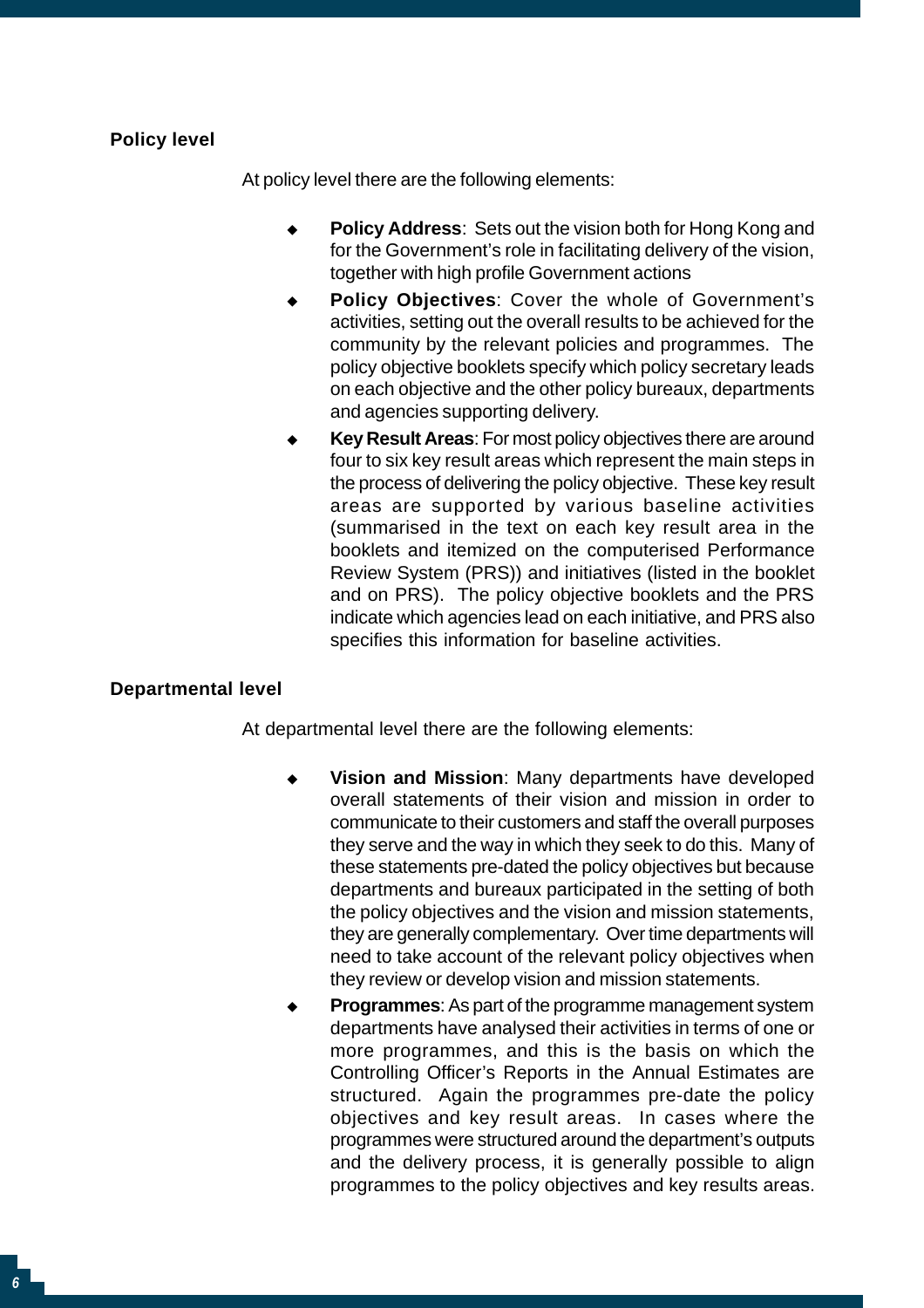In other cases where the programmes are based more on the departmental organisation structure this can be more difficult. Here again departments will need, over time, to review the alignment of programmes to the policy objectives. In some cases the Government has carried out Fundamental Expenditure Reviews (FERs) as part of the EPP, and this has helped to clarify the alignment.

Activities: Under the programme management structure many departments identified the activities supporting each programme. These activities are the same concept as the baseline activities referred to as part of TMP and PRS. When the TMP team worked with departments to develop the baseline activities they drew on the existing activities.

#### **Existing performance measures**

Performance measures, and in some cases targets, already exist at many of these levels in the management process. There are targets published for each policy objective, along with indicators and targets for each key result area and initiative. The TMP team worked with each department to seek to develop performance measures and targets for baseline activities.

At departmental level, the Controlling Officer's Reports set out targets and indicators for each programme. These and other measures and targets have been used as the basis for the Quarterly Performance Reports and reviews. These should, increasingly, be replaced by the PRS as the baseline activities and performance measures and targets are populated on the system.

#### **Need for improvement**

Thus performance measurement is not new for the Government or for the civil service. However, as we now have greater clarity about Government's policies and priorities through the policy objectives, there is an opportunity both to improve the quality of performance measures and to secure better alignment between the measures and targets at each level. This will in turn help to focus effort on working together across traditional organisational boundaries to deliver the best results for the community from available resources. This Guide is intended to help managers to develop performance measures for their areas which will help to align efforts to delivering Government's overall priorities for the community.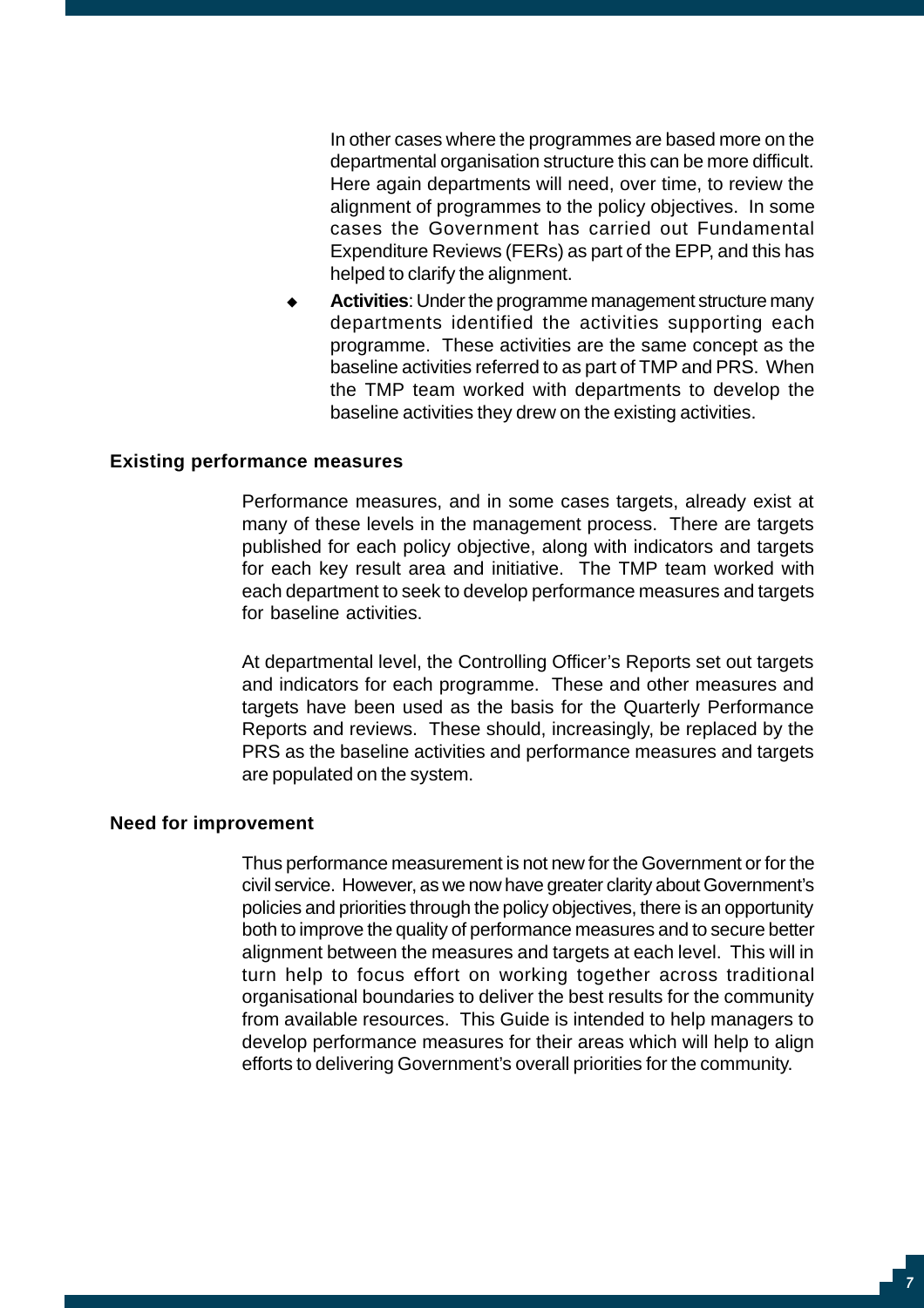## **Selecting And Developing The Measures**

#### **Types of measures**

In the past, there has been a tendency to focus heavily on financial measures, such as unit costs. This kind of measure is relatively easy to define and calculate and is easily understood by most users. However, whilst financial measures are very important, they can lead to a focus on controlling spend and economy to the neglect of other key types of measures which look at quality, efficiency and effectiveness issues.

More recent developments on performance measurement have introduced the concept of a "balanced scorecard", which means a range of measures which give a broader picture of different aspects of performance. This is based on identifying a number of different dimensions of performance which need to be measured. The concept of adopting a broader range of measures was first introduced by Robert Kaplan and David Norton in 1992 in an article in the Harvard Business Review. They coined the phrase balanced scorecard and introduced the original thinking about the use of four high-level measures which covered internal processes, customer perspectives, organisation innovation and improvement and financial results.

At its most general level, the concept of a balanced scorecard involves selecting performance measures which embrace:

- $\bullet$ Internal measures, such as those focused on working processes, and external measures, such as those focused on customers.
- • A mixture of inputs (such as staff and capital), throughputs (processing times), outputs (numbers of cases dealt with) and outcomes (achievement of broader policy aims).
- $\bullet$ Both working processes and the final results achieved.
- • i ncluding its staff and its ability to develop and innovate. The long term capability and viability of the organisation,
- $\bullet$ Historic, or lagging measures showing past results and forward looking or leading measures giving warning of likely future trends.
- $\bullet$ Financial measures (expenditure and unit costs) as well as non-financial measures (quality and customer satisfaction).
- $\bullet$ The interests of all key stakeholders, including the community, customers, policy bureau and departmental managers, staff and suppliers.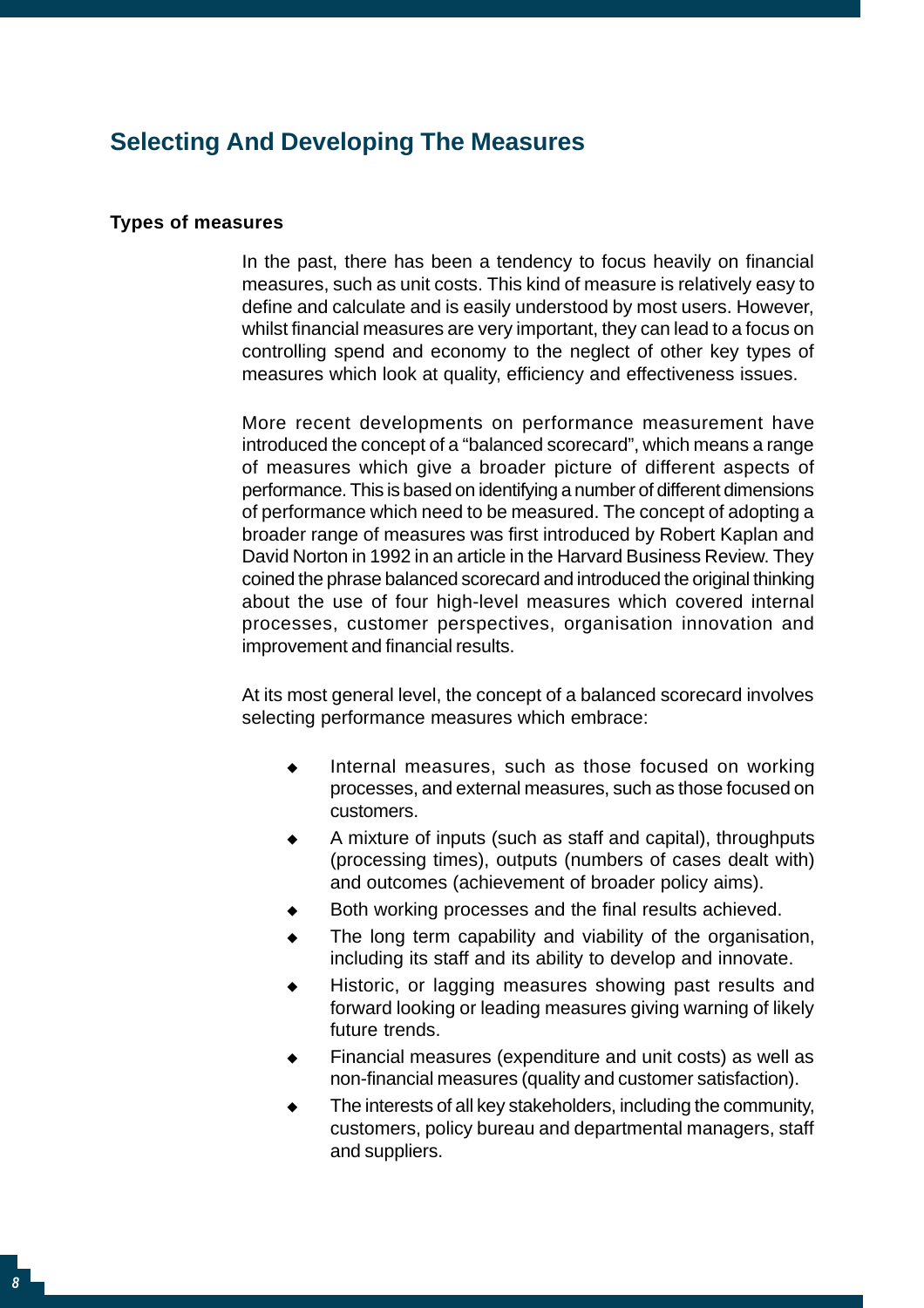### **Experience from other countries**

A recent review of civil service reform in the 29 countries of the Organisation for Economic Co-operation and Development, has shown that performance management is a key factor in many cases, with an increased focus on results being a key objective in most cases. Although the research shows that cultural differences have produced different approaches to performance measurement, there are some useful common themes and lessons for the future:

- $\bullet$ Performance measurement is becoming much more widespread and is now being applied at programme and service delivery level
- $\bullet$ Senior civil servants are being required to focus on results rather than rules and procedures
- • Performance measurement information is being used as a tool for accountability to political leaders and the public in general
- $\bullet$ Targets have tended to be set around measurable rather than important areas of activity
- • Financial targets have tended to be given higher priority than service quality
- $\bullet$ There may be an over emphasis on achieving targets, which may lead to the overall goal being lost

This booklet draws on these lessons.

#### **The performance measurement framework for Hong Kong**

Having reviewed and assessed best practice, and piloted the approach with three Government departments, a model has been developed which defines four main dimensions of measurement for Government. When combined, these give a balanced review of performance.

The four dimensions are given overleaf, together with examples of what these may look like in the Government context. It should be emphasised that this framework was developed to assist civil service managers in developing performance measures appropriate to their area. It should not be regarded as a centrally imposed requirement or a straitjacket. Different Government organisations are involved in very different activities and may well need to tailor and develop the framework. But the framework will provide a good starting point, and a sound indication of the sort of issues which should be included.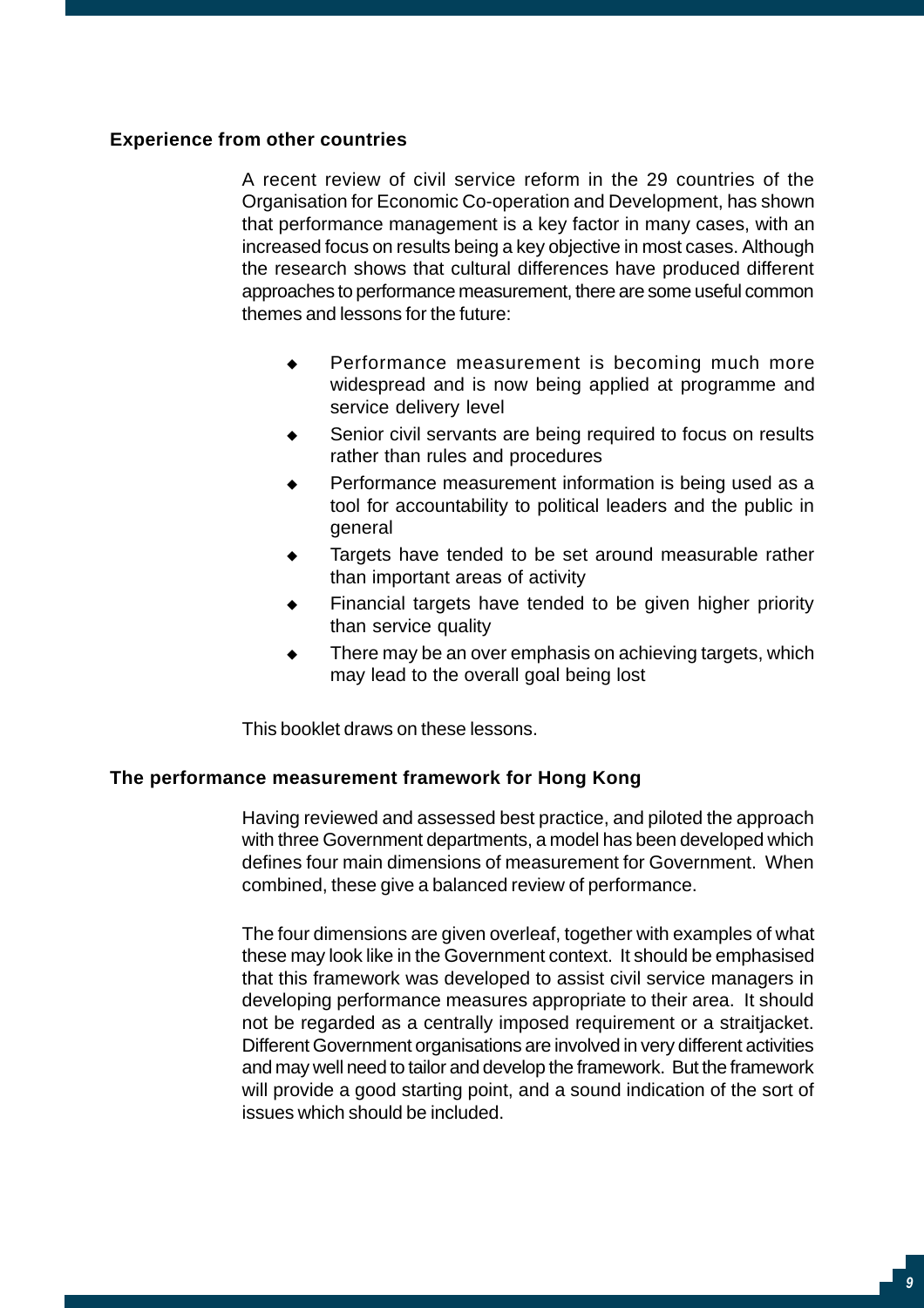You should be aiming to produce a set of measures which provides a balance between the various dimensions and does not give an uneven picture based on over-reliance on one type or another.

#### **Objective dimension**

This measures how well activities contribute to overall Government objectives as stated in policy objectives, key result areas and initiatives. This dimension also provides information on financial performance.

#### Examples:

- ◆ Progress towards achieving policy objectives and key result areas
- ◆ Performance to budget
- ◆ Unit cost of each item of output
- ◆ Meeting revenue collection targets
- Increasing community satisfaction

#### **Customer dimension**

This assesses the way in which the mission statement on customer service is translated into specific activities which meet the needs and requirements of all its customer groups.

#### Examples:

- Level of customer satisfaction
- Achievement of customer service targets
- Levels of public awareness of key issues or services

#### **Process dimension**

This includes measures which look at how business processes support objectives and customer requirements and the extent to which the processes used support and deliver customer satisfaction.

Examples:

- ◆ Efficiency of core processes (eg numbers of units of output / service delivered)
- ◆ Accuracy and quality in delivery of core functions
- New processes developed or refinements introduced

#### **Organisation and staff dimension**

This dimension looks at the extent to which continuous improvements, such as better training and staff development or new processes contribute to improvement in staff satisfaction and organisational performance.

Examples:

- Introduction of new processes or initiatives
- ◆ Performance compared to last year
- Numbers of staff trained
- Staff satisfaction and moral
- ◆ Quality of management information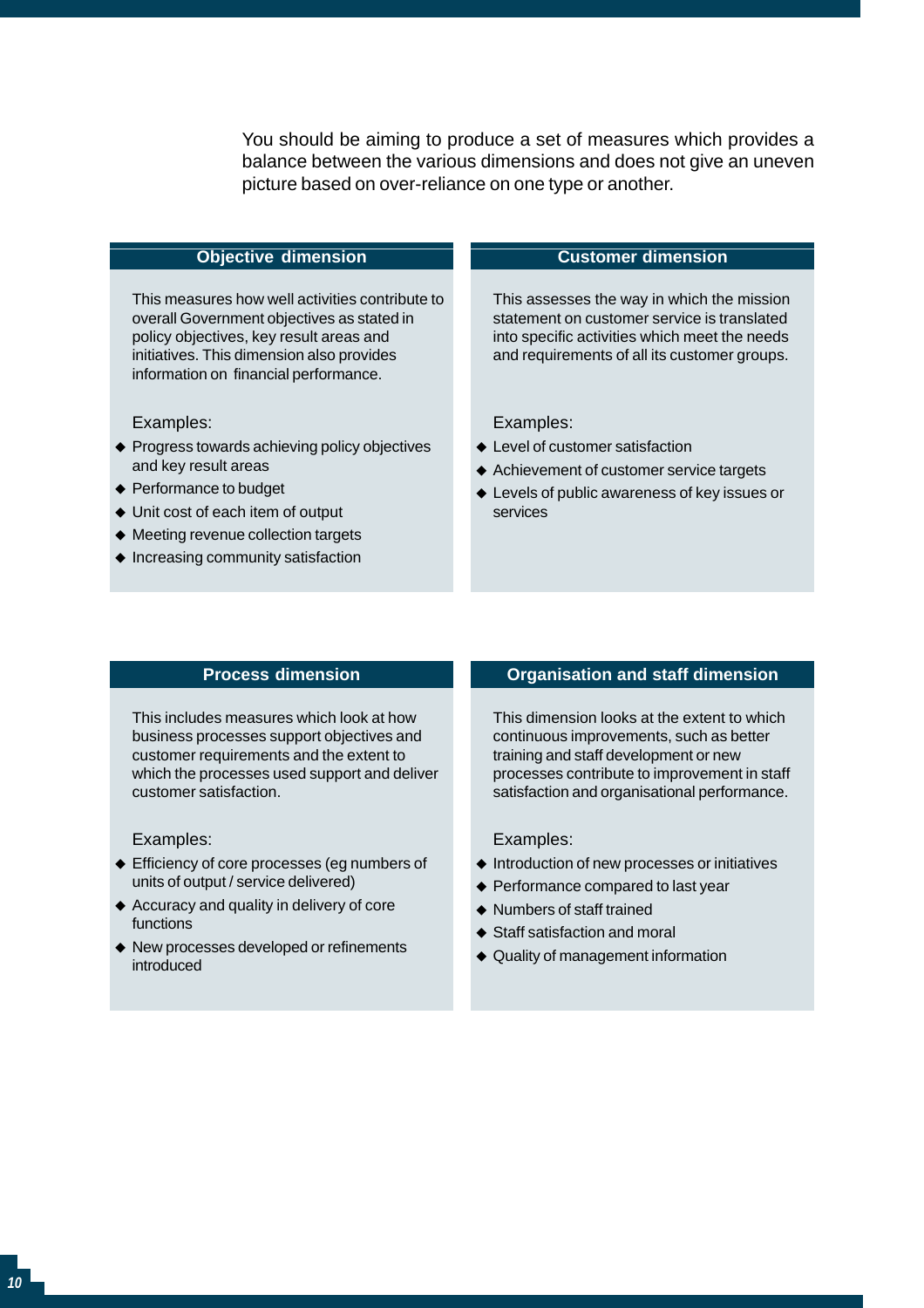The terms measures, targets and indicators are commonly used in relation to performance measurement and the difference between them is often misunderstood.

A performance measure is the actual metric or number chosen to assess performance eg the number of cases handled or the speed of response. Measures should be chosen as a result of consideration of what is important to manage and should focus on the key objectives, processes and activities of the organisation.

The Government of the HKSAR uses the term performance indicator when it is going to monitor and perhaps seek to influence a particular measure, but is not setting a quantified target.

The Government refers to targets when it has set a quantified level of performance it wishes to achieve, for example at least a given number of cases handled or no slower than a specified speed of response.

Government's intention is to set targets wherever possible as targets improve clarity of expectations, motivate performance, and improve accountability. There are, however, two situations where targets may not be set:

- • In some cases it may not be possible to set a target yet, because there is still debate about the most appropriate measure or because there is no data on past performance (the baseline) against which to judge the appropriate target. In these cases a target should be set as soon as the issue is resolved or the information is available.
- • In some cases Government may decide, as a matter of policy, that it would be inappropriate to set a target, for example because its policy is to let the market decide. The level of exports or the Hang Seng Index would be a good example here.

#### **The secrets of success**

You should keep the following questions in the back of your mind as you develop and evaluate proposed performance measures.

- • Do they have a strategic focus which can be clearly identified with departmental or divisional objectives and higher level policy objectives?
- $\bullet$ Overall, do they give a balanced coverage of planned activities and achievements?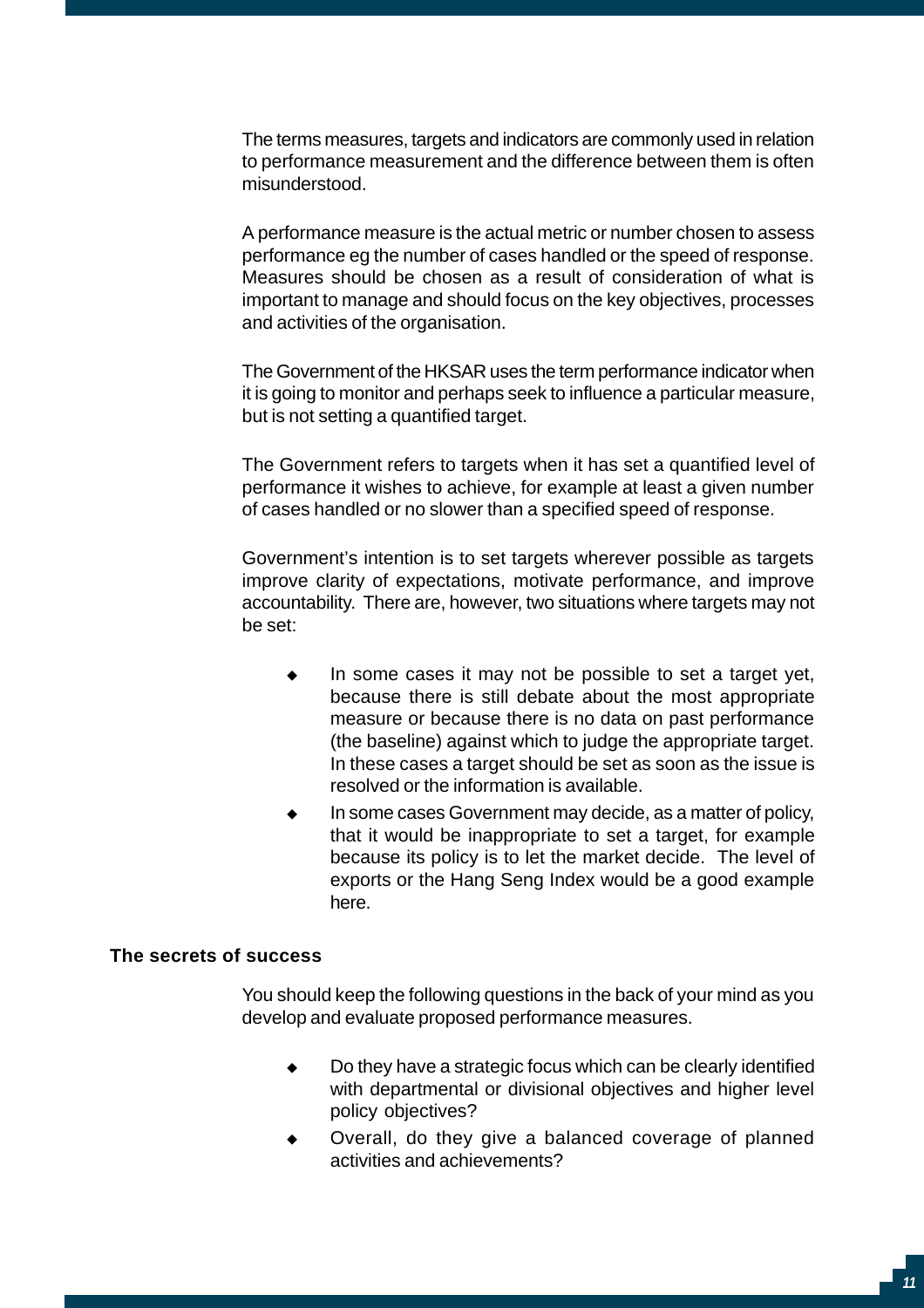- $\bullet$ Do they provide a focus for the future and a bias for action?
- $\bullet$ Do they focus on measuring outputs and outcomes and make a clear distinction between the two?
- $\bullet$ Do they provide for an assessment of overall satisfaction?
- $\bullet$ Will implementation be manageable and practical?

#### **What the work should produce**

At the end of this process, each manager should have the following information:

- • A clear set of objectives (which may be in the form of a policy objective, key result areas, initiatives or baseline activities, depending on the scope of your role), which have been agreed with your line manager and your staff
- $\bullet$ A documented series of processes and actions to achieve these objectives
- $\bullet$ A set of performance measures to cover each area, which provides a balance of assessment between financial, process, customer service and organisation development factors
- $\bullet$ Quantified, challenging but achievable performance targets for all appropriate measures
- • An action plan for communicating and producing the performance measures on a day to day basis
- $\bullet$ An agreed process for using, reviewing and acting on the performance information produced

#### **Ensuring measures are used to manage performance**

Any effort which goes into defining and collecting performance information will be wasted if this information is not put to good use. The final stage of the development process is to ensure that the information is used. Planning needs to cover how performance information will be presented, who will receive it, what questions recipients should ask themselves and what kind of responses are expected. The success of the introduction of performance measurement can be assessed by looking at how much interest there is, the type of debate which the information generates and the responses in terms of changes to process, activity or target as a result of information on the outputs and outcomes of existing practice.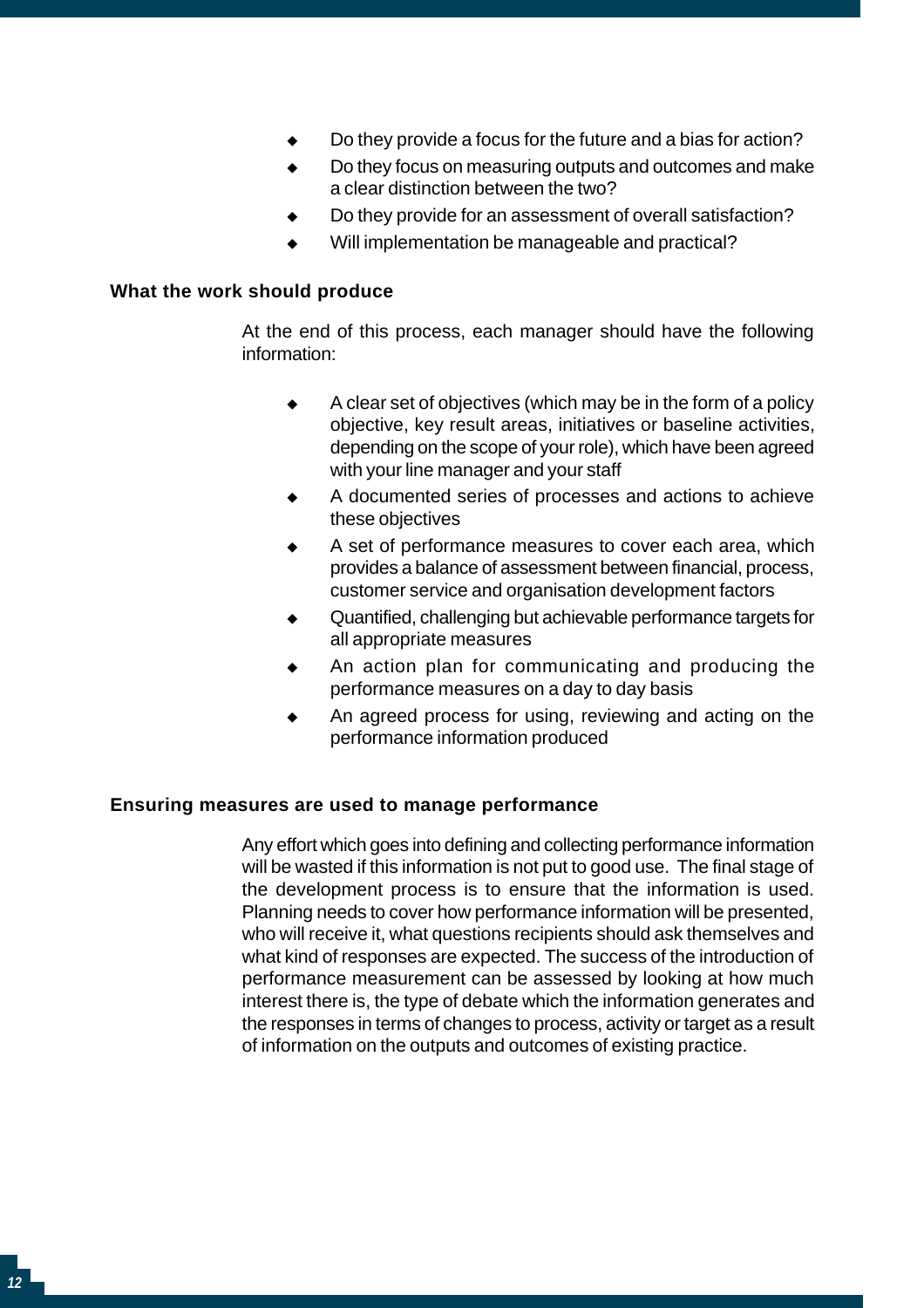## **Step-By-Step Guide**

#### **Introduction**

This section gives a Step-by-Step Guide to setting performance measures and targets and gives detailed descriptions of the objectives and outputs of each step. A hypothetical worked example, based on Slope Safety and the Civil Engineering Department, is given for reference alongside each of the steps.

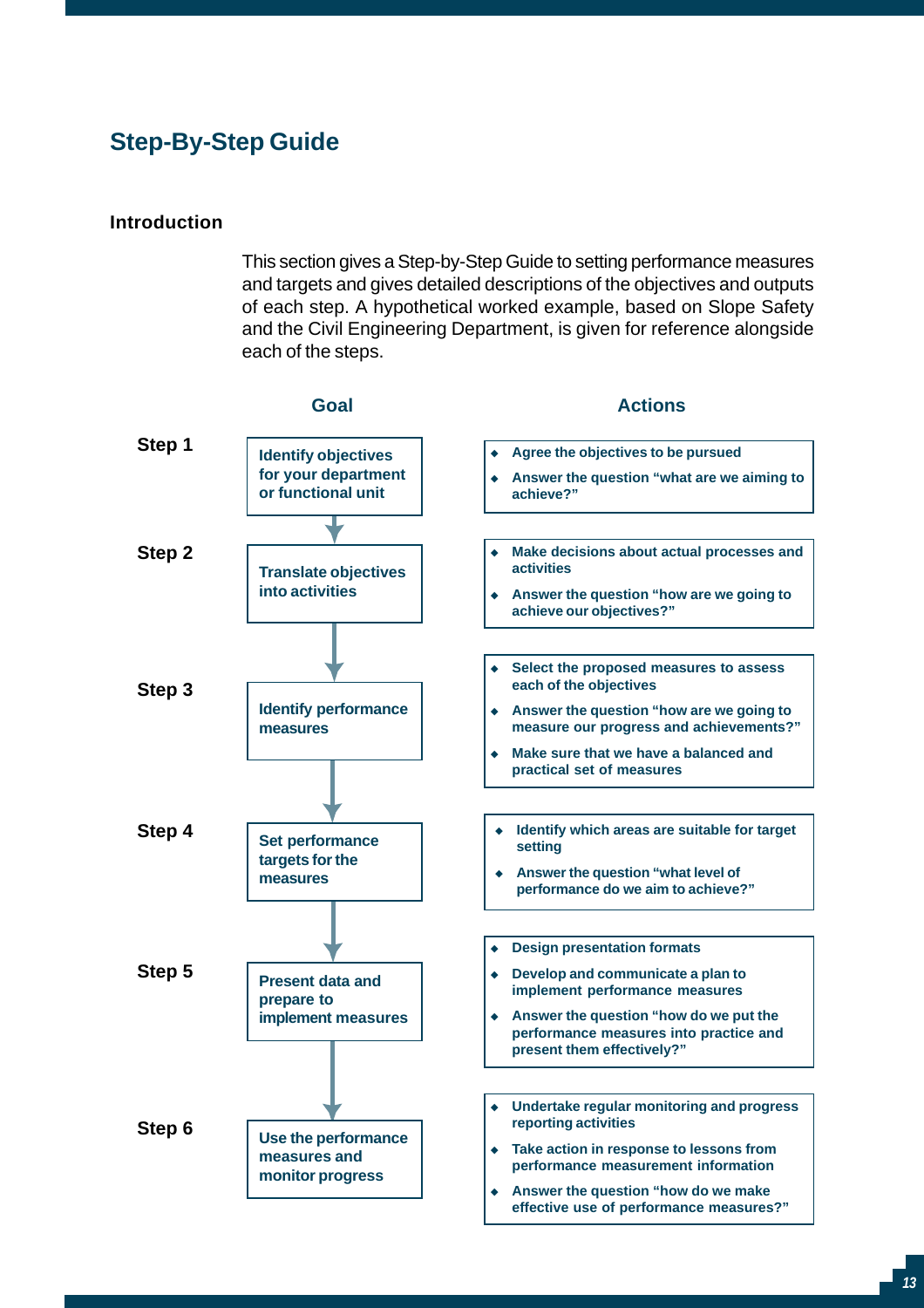## **Step 1 Identify the objectives of your department or functional unit**

#### **Purpose of this step**

- • To identify or formulate the departmental or divisional objectives for which you are responsible
- To ensure that all objectives are in line with the relevant policy objective(s) and key result areas

#### **Background information needed**

- Relevant policy objective booklets
- ◆ Annual Reports / Business Plan
- Vision and Mission statements (where available)
- Current budget and activity plans
- ◆ Controlling Officer's Reports

## **Who can help?**

- Policy bureau
- • Senior management
- Staff feedback on customer needs and requirements
- Customer and user feedback (for information on their needs and views)

#### **How to approach this step**

- Start by identifying which policy objectives your activities contribute to
- • Ensure there is clear agreement about the contribution required from your department or unit
- Identify who else is involved in delivering this policy objective and consider how you interact with other contributors
- Consider whether your local objectives relate clearly to the desired policy objective outcomes. If not, review them
- Can you identify any internal objectives which are no longer required?

#### **Tips, ideas and suggestions**

- ◆ A good approach is to ask the question "what are we really trying to achieve?"
- An alternative is to ask "what would happen if we stopped our activities?"

#### **Output**

An agreed statement of departmental or divisional objectives, which are consistent with the related policy objective(s). These should be

- ◆ Specific in terms of "what" will be achieved
- Measurable in terms of the outputs or outcomes required
- ◆ Achievable and realistic (medium term)
- Include an indication of the timeframe for achievement
- Identify quality levels to be achieved
- Clear and unambiguous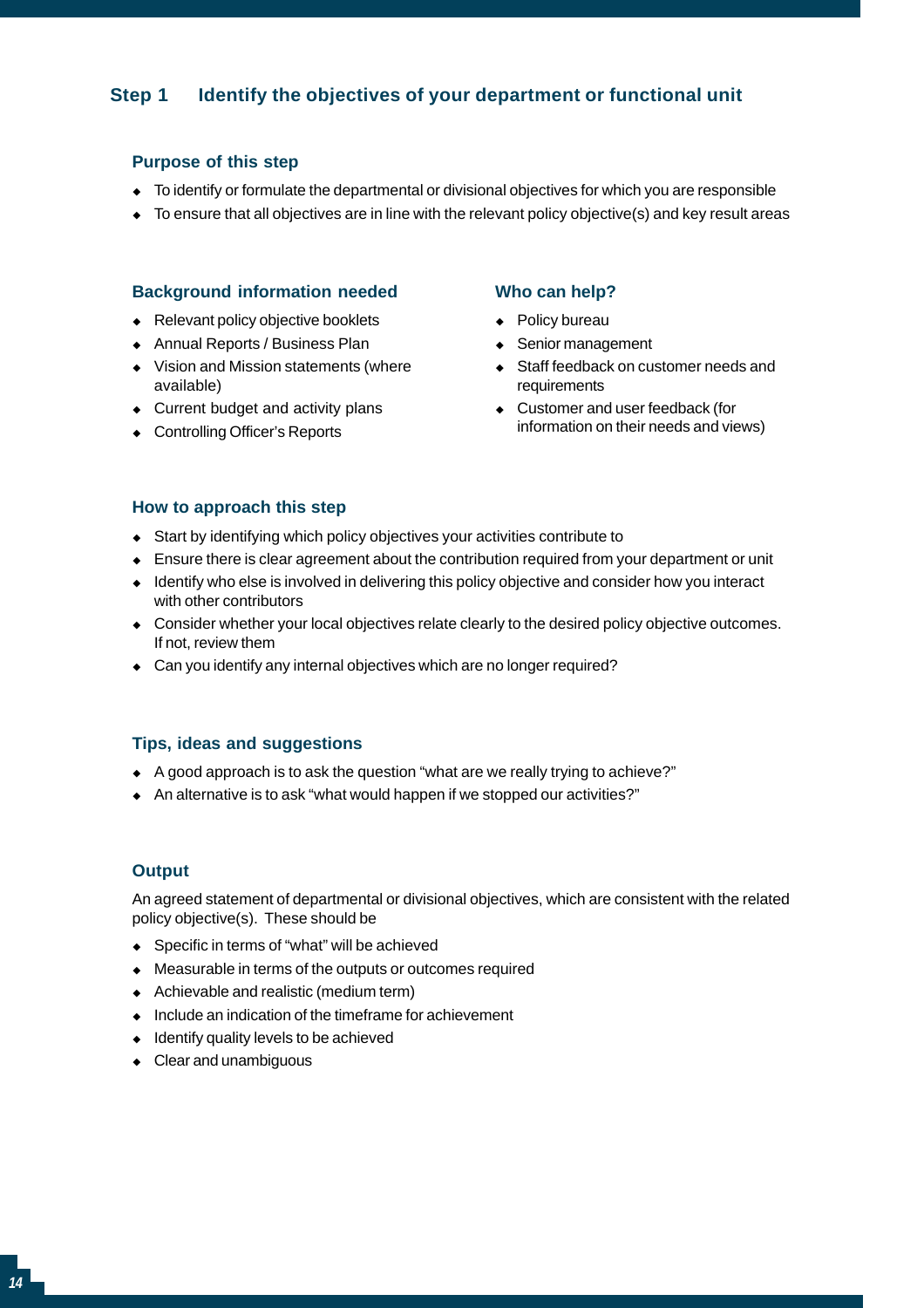### **Worked Example for Step 1**

#### **Policy Objective**

Taken from Works Bureau policy objective booklet.

#### **Policy Objective: Slope Safety for All Lead Bureau: Works Bureau**

Our policy objective is to meet Hong Kong's needs for the highest standards of slope safety by ensuring the safety of new slopes, enhancing the safety of existing slopes, promoting proper maintenance of slopes and providing public education, publicity and information services on slope safety.

#### **Key Result Areas**

Taken from Works Bureau policy objective booklet

#### **Key Result Areas (KRAs) for Slope Safety Policy Objective**

To ensure that this policy objective can be achieved, we must deliver results in a number of key areas, that is, we must:

- **KRA I** Improve slope safety standards, technology, and administrative and regulatory frameworks
- **KRA II** Ensure safety standards of new slopes
- **KRA III** Rectify substandard government slopes
- **KRA IV** Maintain all government man-made slopes
- **KRA V** Ensure that owners take responsibility for slope safety
- **KRA VI** Promote public awareness and response in slope safety through public education, publicity, information services and public warnings

#### **Department Mission Statement**

Taken from CED Annual Report

#### **Mission Statement of CED**

We will meet Hong Kong's needs for the highest standards and quality of services in slope safety, port development and land formation.

#### **Department Objectives**

| <b>Departmental</b><br><b>Objective 1</b> | To increase public safety by enhancing the stability of slopes and<br>minimising the consequences of landslips in a cost-effective and<br>cost-efficient manner. |
|-------------------------------------------|------------------------------------------------------------------------------------------------------------------------------------------------------------------|
| <b>Departmental</b>                       | To ensure availability of fill resources and mud disposal capacity                                                                                               |
| <b>Objective 2</b>                        | in a cost-effective and environmentally effective way.                                                                                                           |

These objectives are derived from Programme 4: Slope Safety and Geotechnical Standards (as outlined in the Controlling Officer's Report)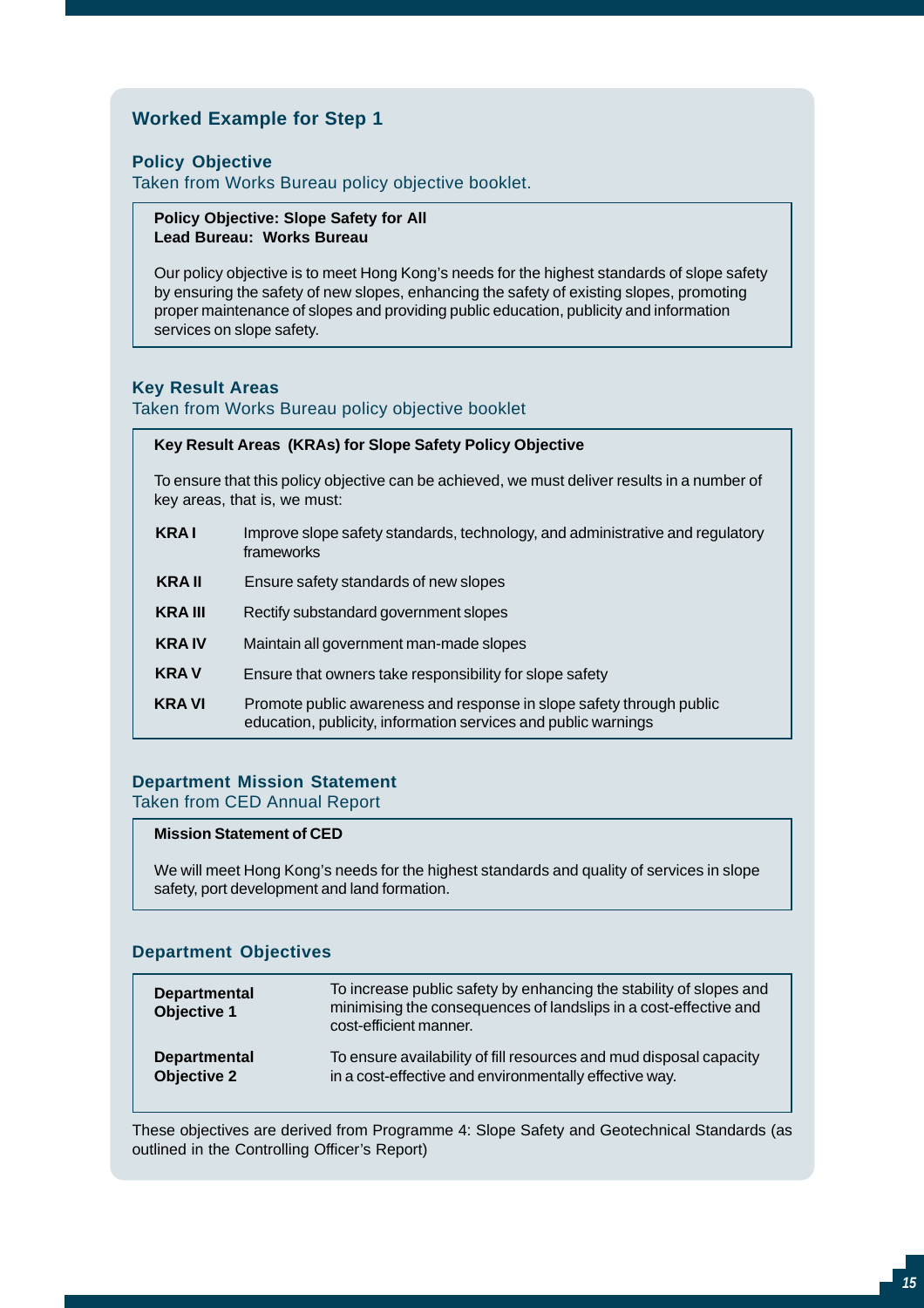## **Step 2 Translate objectives into activities to be undertaken**

#### **Purpose of this step**

To analyse the activities which you and your staff undertake to achieve each of the agreed objectives

#### **Background information needed**

- • Agreed objectives (output of Step 1)
- Details of work plans, activities and capabilities
- ◆ Copy of the Controlling Officer's Report for information on existing programmes, activities, measures and targets
- Details from the PRS, which will give information about the policy related initiatives and agreed baseline activities to be delivered, and any existing performance measures to support them
- Details of activities undertaken in previous years for information on what is successful

#### **Who can help?**

- Colleagues with service delivery experience
- • Colleagues with relevant technical expertise or knowledge
- Contacts in other departments who also contribute to this activity (if any)
- • External specialists for new activity areas
- User groups and NGOs

#### **How to approach this step**

- $\bullet$  Departments are already delivering activities which support objectives. The aim here is to analyse these and link them to objectives
- It is helpful to start by analysing the delivery process, which may well cut across traditional organisational boundaries
- • Try to establish links between activities identified and the objectives
- Identify the factors which are critical and need to be controlled, understood and managed to ensure success

#### **Tips, ideas and suggestions**

- $\bullet$  If you have a long list of activities, it may be helpful to re-analyse them at a summary level
- $\bullet$  It may be possible for one activity to contribute towards more than one objective
- Involve people in other units or departments if they contribute to your working processes and activities. Objectives don't necessarily follow organisational boundaries

#### **Output**

An appropriate and manageable set of planned activities grouped into core processes against each objective. The activities should

- Cover all aspects of your unit's work
- ◆ Be clearly aligned to the objectives
- Taken together, be sufficient to achieve the objective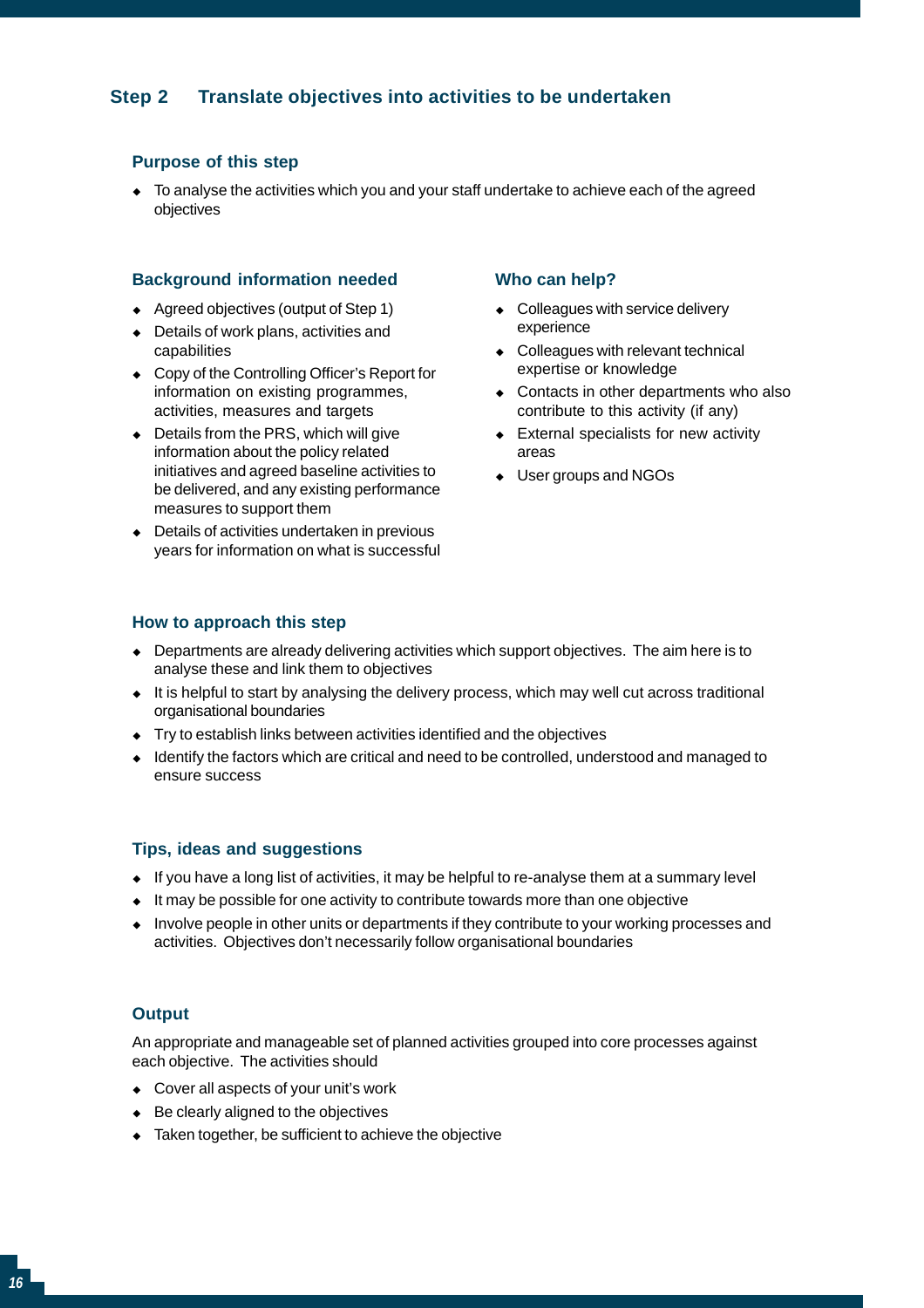## **Worked Example for Step 2**

#### **Core Processes**

Core processes for departmental objective 1 are:

| <b>PROCESS</b>                                                                                                                | <b>KRA</b><br>Reference |
|-------------------------------------------------------------------------------------------------------------------------------|-------------------------|
| Set and revise slope safety standards, technology and administrative and<br>regulatory frameworks                             | KRA I                   |
| Develop methods to measure efficiency and effectiveness of the Slope Safety<br>System                                         | KRA I                   |
| Check slopes as part of new development and input to land use planning                                                        | KRA II                  |
| Develop Landslip Preventive Measures strategy for pre-GEO man-made<br>slopes                                                  | KRA III                 |
| Audit government slope maintenance systems and practice                                                                       | KRA IV                  |
| Promote slope safety and ensure that owners take responsibility for slope<br>safety                                           | KRA V                   |
| Provide public education, publicity, and information services on slope safety,<br>landslip warning and precautionary measures | KRA VI                  |
| Recommend clearance of squatter dwellings at risk from landslides                                                             | <b>KRA VI</b>           |
| Provide emergency service                                                                                                     | <b>KRA VI</b>           |

### **Critical Success Factors**

| <b>Critical Success Factors for Objective 1</b>                                                                                                                    |  |
|--------------------------------------------------------------------------------------------------------------------------------------------------------------------|--|
| Quality of historical data and rigour of analysis                                                                                                                  |  |
| Technical capability and expertise availability                                                                                                                    |  |
| Inspection programme and effective landslide risk assessment methodologies                                                                                         |  |
| Early reference to GEO                                                                                                                                             |  |
| Partnership working with government departments / HK Observatory / Geotechnical<br>professionals / property management agencies / owners' corporations / community |  |
| Effective checking and detection of defects                                                                                                                        |  |
| Effective selection of slopes for further investigation                                                                                                            |  |
| Throughput of slope investigation and upgrading work                                                                                                               |  |
| Effectiveness of slope upgrading work                                                                                                                              |  |
| Effective public education on private slope maintenance                                                                                                            |  |
| Effective emergency procedures / urgent repair methods                                                                                                             |  |
| Effective landslip warning criteria and procedures                                                                                                                 |  |
| Effective public information dissemination processes and facilities                                                                                                |  |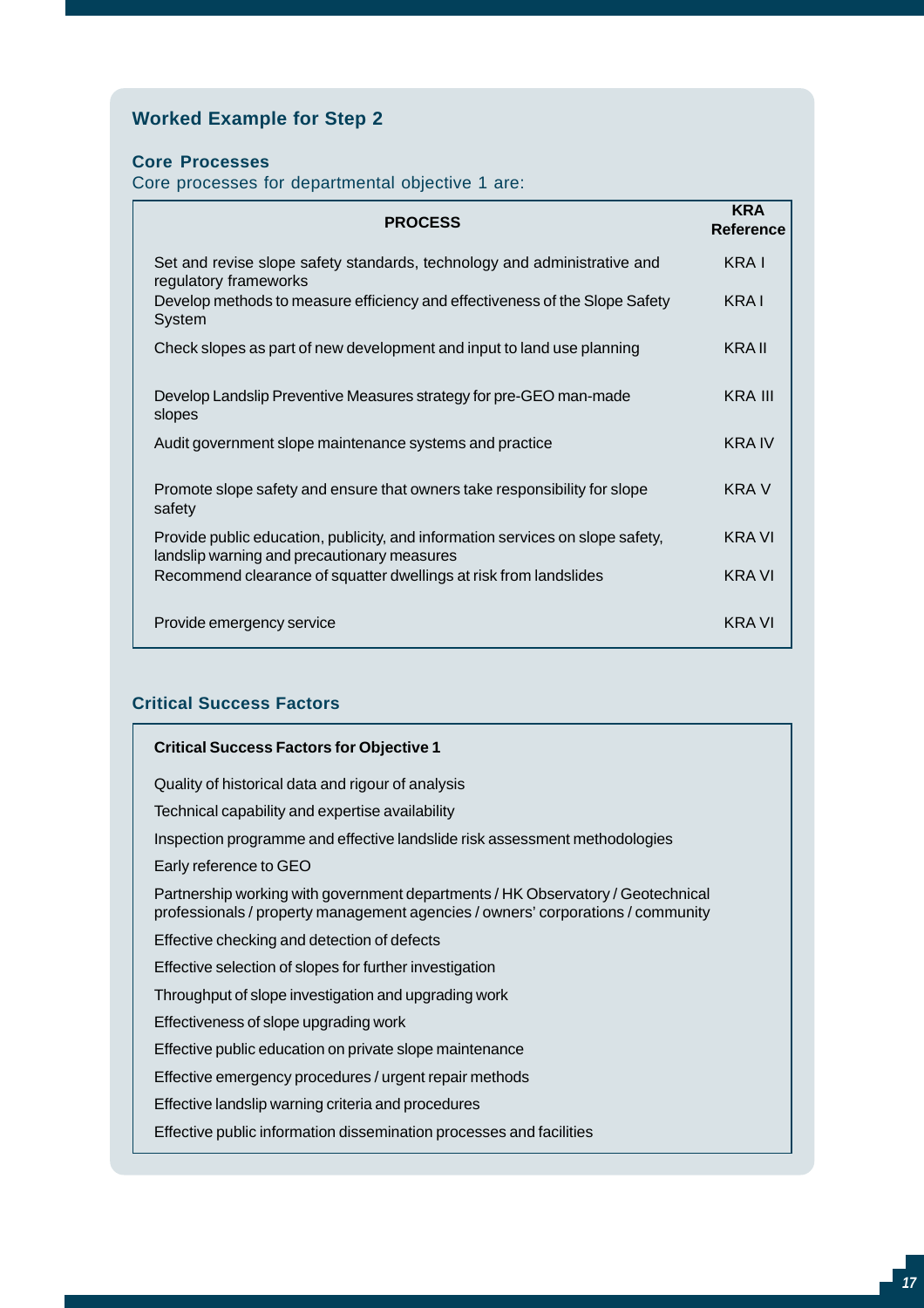### **Step 3 Determine performance measures**

#### **Purpose of this step**

• To identify performance measures to monitor progress towards the objectives

#### **Background information needed**

- • Agreed objectives, activities and background information on critical success factors from previous steps
- Information about customer and staff needs from customer and staff feedback and performance evaluation processes
- ◆ Controlling Officer's Reports to inform decisions about target setting

#### **Who can help?**

- Colleagues
- Bureau contacts (to ensure that the measures meet their needs)
- Activity user groups
- Stakeholders who will use the results

#### **How to approach this step**

- Be careful not to choose too many measures, as this will confuse priorities and you will end up with too many performance targets
- Focus on what is important to measure in terms of relative contribution to achieving objectives rather than what's easy to measure
- • Examine current performance and reporting information. Aim to select one set of measures that meets a host of reporting needs (eg to bureau, departmental management, LegCo etc)
- $\bullet$  Consider the needs of all the various users of a service
- • Aim to produce a balanced set of measures covering all the important aspects of performance
- Consider the practicality of collecting the data

#### **Tips, ideas and suggestions**

- Involve users, producers and line managers in the review process
- $\bullet$  If it is impractical to use the ideal measures immediately, choose interim measures and plan how to collect the data
- $\bullet$  It is preferable for performance measurement data to be drawn from the normal working processes and systems rather than requiring a special data collection exercise

#### **Output**

Balanced and practical set of performance measures to support the critical parts of each objective. These measures should

- • Cover all four dimensions of measurement:
	- Contribution to the achievement of policy objectives and financial targets
	- Customers and their needs
	- The effectiveness of processes used
	- Continuous improvement in meeting the needs of the organisation and staff
- • Be balanced between financial / non-financial, internal / external, objective / subjective and short term / long term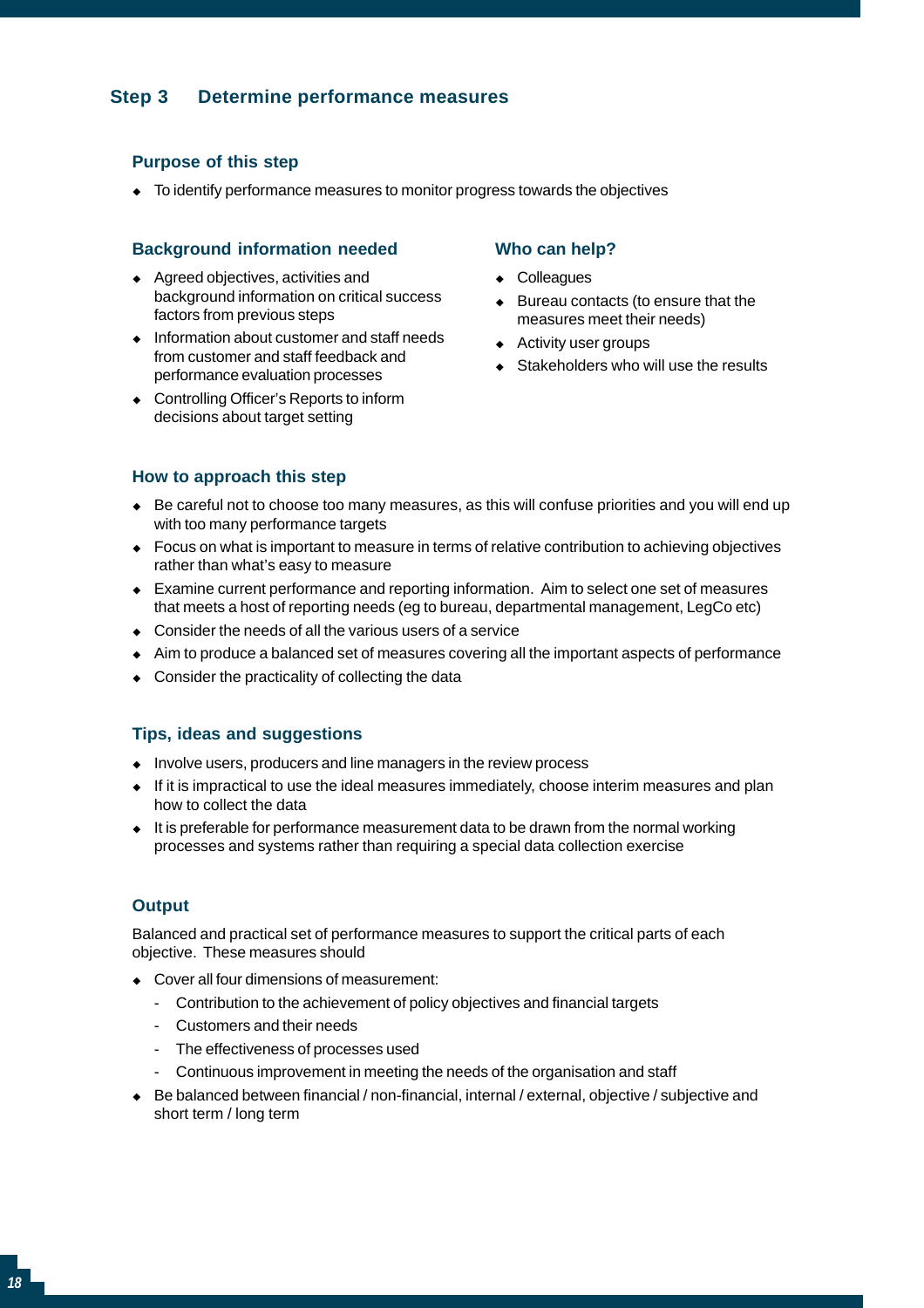## **Worked Example for Step 3**

#### **Performance Measures**

#### **Customer dimension**

Level of customer satisfaction No. of complaints / compliments received Time taken to respond to public requests / complaints Level of public satisfaction with GEO Level of public awareness of landslip warning and landslide hazard Acceptance of data by scientific community Usage rate of the GEO hotline and SIS Level of user satisfaction with the GEO hotline and SIS

#### **Objective dimension**

% reduction in global risk

% success in prevention of major failure due to design defects in slopes checked by GEO % success in prevention of major failure in slopes upgraded by GEO or upgraded as a result of DH order % of failures investigated which identify a need for improvement in current standards or

practices

% of major failures of known time which occurred when the landslip warning was not raised

#### **Process dimension**

No. of slopes investigated

No. of substandard government slopes upgraded

No. of DH Orders issued

% of departmental slope maintenance systems audited by GEO according to approved programme

% of corrective actions discharged within agreed timescales

% of slope owners who understand their maintenance responsibilities

% of private slopes surveyed and maintained to Geoguide 5

No. of squatter dwellings inspected

No. of squatter dwellings recommended for clearance on slope safety grounds

No. of technical guidance documents produced

No. of failures investigated

No. of serious incidents attended to

Average response time for serious incidents

% of public who understand the landslip warning

#### **Organisation and staff dimension**

% of staff trained to meet the required quality

Level of staff satisfaction on training

% of staff turnover

Availability of management / strategic information and measures

Availability of management / strategic skills in the organisation

Availability of IT systems and support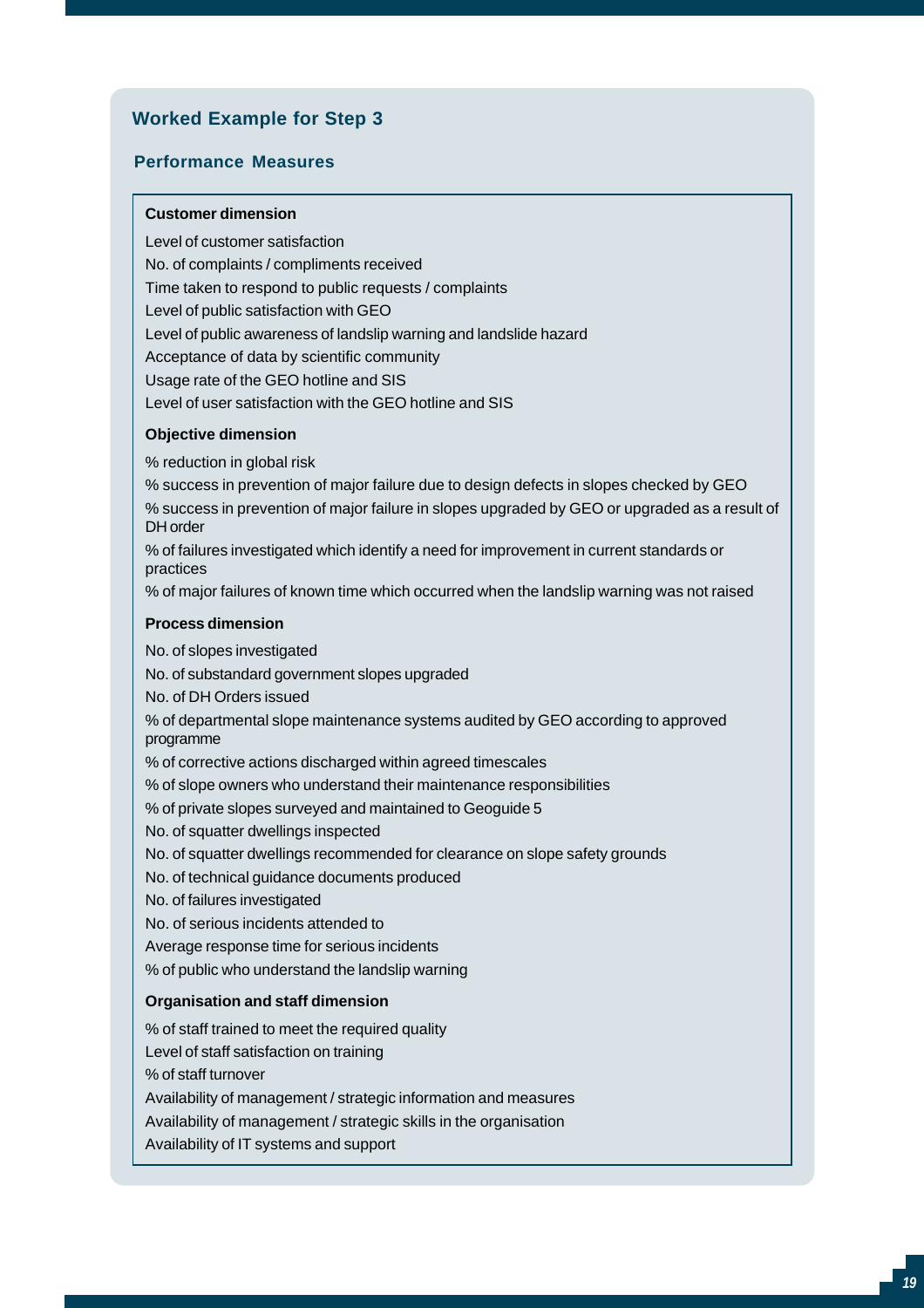## **Step 4 Set performance targets for the measures**

#### **Objective of this step**

- $\bullet$  Identify all those measures for which it is appropriate to set targets
- • Set measurable, challenging but achievable performance targets for all the key measures

#### **Background information needed**

- • Agreed performance measures (from Step 3)
- Copy of policy objective booklet for this area of activity for information on targets and initiatives
- ◆ Copy of the Controlling Officer's Report for information on existing programmes, activities, measures and targets
- Details from the PRS and internal management information for details of previous year's performance and resource allocation for the current year
- Other business or operational plans which may contain possible targets

#### **How to approach this step**

- $\bullet$  Think of targets as a proactive mechanism for managers to indicate the level of performance which the organisation aims to achieve, to motivate staff, and to provide a benchmark for assessing performance
- Decide which aspects of performance are appropriate for target setting
- Set targets for all measures unless there is a good reason not to
- $\bullet$  Consider what level of performance was achieved in the past and consider whether you can improve on this
- Decide where it is inappropriate to set targets because it is not Government policy to intervene (eg the level of unemployment). This is unlikely to be an issue at operational level
- • Where necessary, collect performance measurement data for a period to inform target setting

#### **Tips, ideas and suggestions**

- • Targets communicate aspirations and standards to managers and staff. Consider the targets chosen and whether they send the right message
- Targets set should be stretching but achievable
- • Targets should be specific and clearly defined to avoid problems of misinterpretation
- Check with colleagues that the target set is realistic and remember that this is not a negotiation but a management action in which motivation to accept ambitious targets has to be accompanied by supportive actions on the part of the management team
- Check with users of the information that the results will be useful
- Ensure that there is no conflict with other targets already set
- • If organisations achieve targets 100% of the time, they are probably not setting challenging enough targets

#### **Output**

An agreed list of quantified, timebound performance targets for the coming year, which

- • Are realistic, yet challenging, and will be useful in motivating performance improvements and greater efficiency
- • Include the timescale and performance standard as well as the percentage or actual number to be achieved
- Provide useful information to managers and the users of the service

#### **Who can help?**

- ◆ Senior management colleagues, to agree priorities
- Managers and staff involved in the process of delivering the targeted level of performance to agree what is practical
- Bureau representatives to agree target levels and ensure co-ordination with policy objective statement •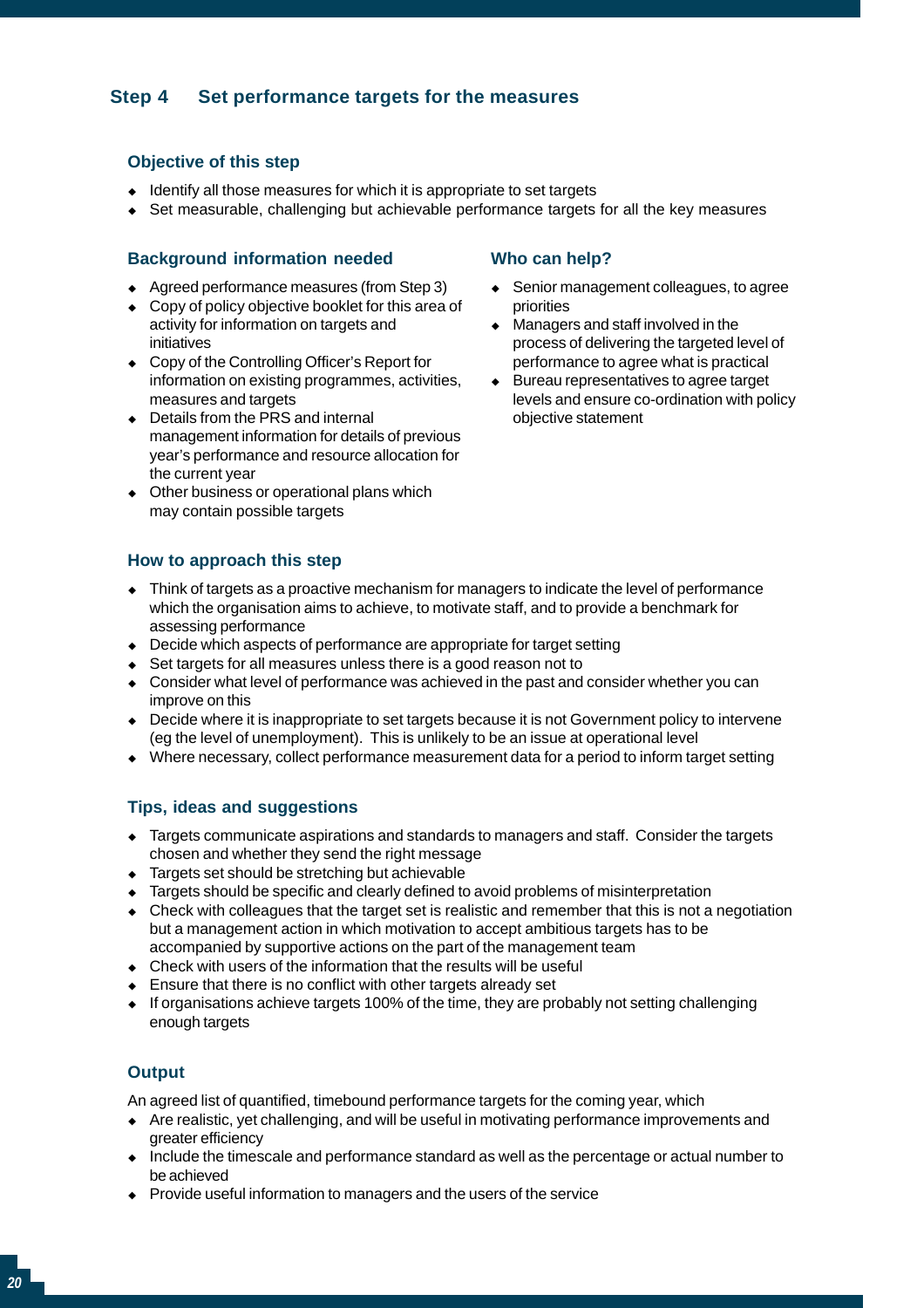#### **Worked Example for Step 4**

#### **Customer dimension**

Programme 4

#### **Objective dimension**

Overall progress against policy objective

Overall progress against policy objective

KRA II - Ensure safety standards of new slopes

KRA III - Rectify substandard government man-made slopes

KRA IV - Maintain all government man-made slopes

#### **Process dimension**

KRA II - Improve slope safety standards

KRA III - Rectify substandard government man-made slopes

KRA IV - Maintain all government man-made slopes

KRA V- Ensure that owners take responsibility for slope safety

KRA VI - Promote public awareness and response in slope safety

Controlling Officer's Report To provide information about a slope within 10 days of application in 100% of cases in 1999<br>CED

> To provide information about a slope within 10 days of application in 100% of cases in 1999

To further reduce by end 2010 such risk to less than 25% of the risk in 1977

Success rate of 99.8% in preventing major landslides in slopes checked as conforming to the current safety standard

99.8% success rate in preventing major landslides in upgraded government slopes

50% of government slopes in an improved state of maintenance by September 2000

90% of new standards and guidelines completed within scheduled time

250 substandard slopes upgraded in the current year

95% of government slopes having received a comprehensive inspection by a professional engineer on a five year cycle by September 2002

300 private slopes to be subject to safetyscreening in 1999

200 Dangerous Hillside Orders issued by Buildings Department on which remedial actions have been taken by private owners in 1999

3800 squatter huts inspected and residents warned of potential danger in 1999

#### **Organisation and staff dimension**

| % of staff trained to meet the required<br>competencies | Target to be considered                                                                           |
|---------------------------------------------------------|---------------------------------------------------------------------------------------------------|
| % of staff satisfied with training                      | Target to be considered                                                                           |
| % of staff turnover                                     | Target to be considered                                                                           |
| IT systems and staff                                    | All professional and technical staff have the<br>necessary IT support to meet operational targets |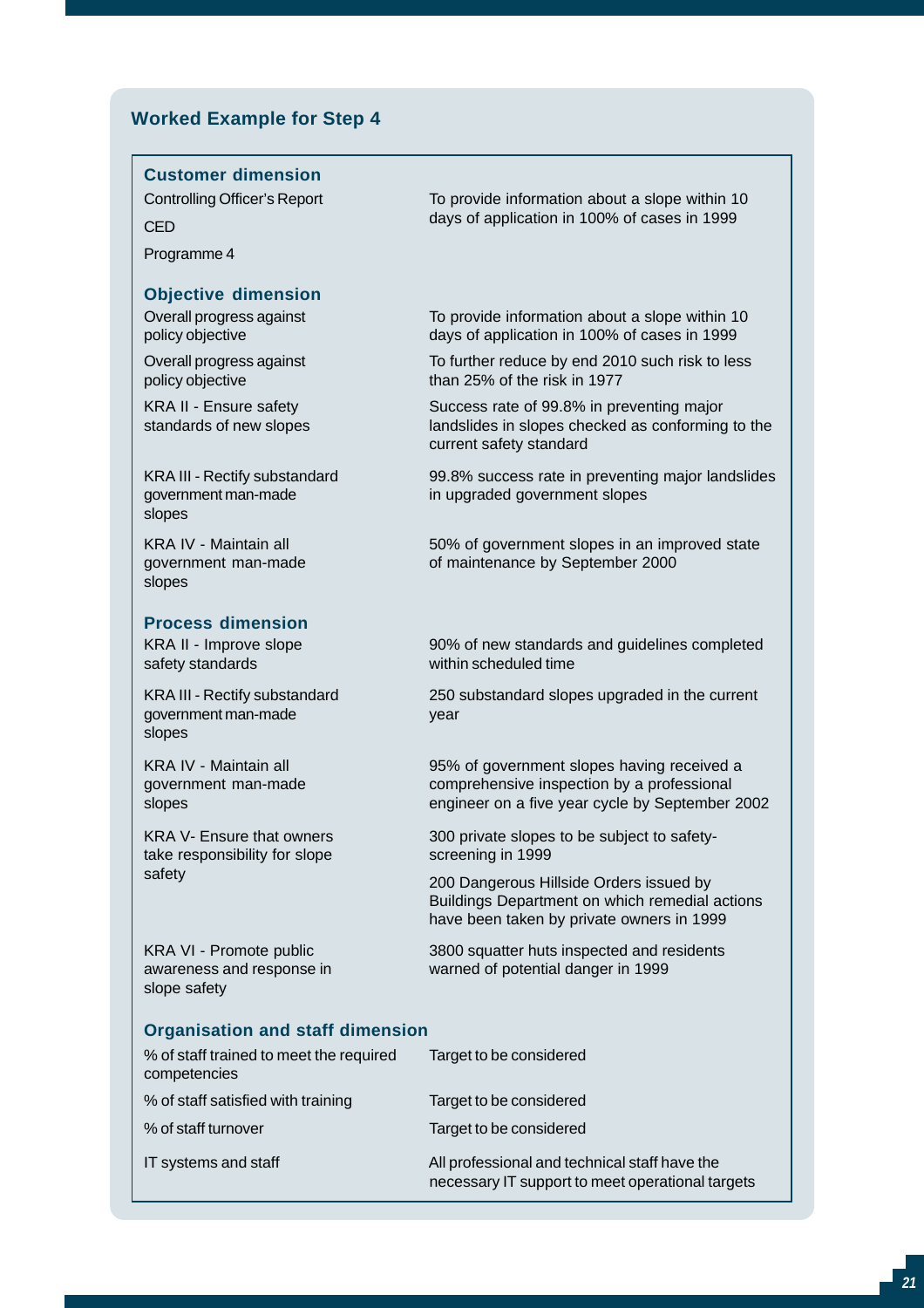## **Step 5 Present data and prepare to implement measures**

#### **Objective of this step**

- To design and seek approval for reporting and presentation formats and timetables
- • To develop an implementation plan to ensure a smooth introduction and production of the measures

#### **Background information needed**

- Outputs of all previous steps
- • Information about internal management responsibilities and roles
- Timetables for other core internal processes such as budget deadlines and reporting times, staff appraisal, internal planning and external reporting requirements
- • Examples of presentation formats opposite

#### **How to approach this step**

### **Who can help?**

- Senior management
- Managers responsible for collection of measurement information •
- Information technology and finance division colleagues
- Potential users of the information to be produced (to ensure that it will meet their needs)
- Consider what frequency would be most useful and what the various users really want to know
- Recognise that feedback should be frequent, timely, focused, highlight exceptions, be accessible and show comparative data
- • Take into account requirements of other deadlines and reporting timetables to avoid duplication of effort
- Identify all the actions necessary to implement the improved performance measures
- • Assign clear responsibilities
- • Establish clear project management responsibility so that someone co-ordinates delivery of the implementation plan
- • Focus on getting a working performance measurement and management process in place

#### **Tips, ideas and suggestions**

- • Consult all potential users of the information to ensure that the proposed formats meet their needs and seek suggestions for formats
- $\bullet$  It is worth spending time on presentation  $-$  well presented data communicates messages to managers
- Agree the format of the implementation plan to suit all users
- Consult everyone involved in implementation about the roles proposed for them
- $\bullet$  Circulate the plan widely
- • Integrate the plan into individual performance objectives

#### **Output**

Reporting formats which have been agreed with all those involved which are

- Easy to understand
- ◆ Practical to produce
- ◆ Effective in conveying the key messages
- Clear about responsibilities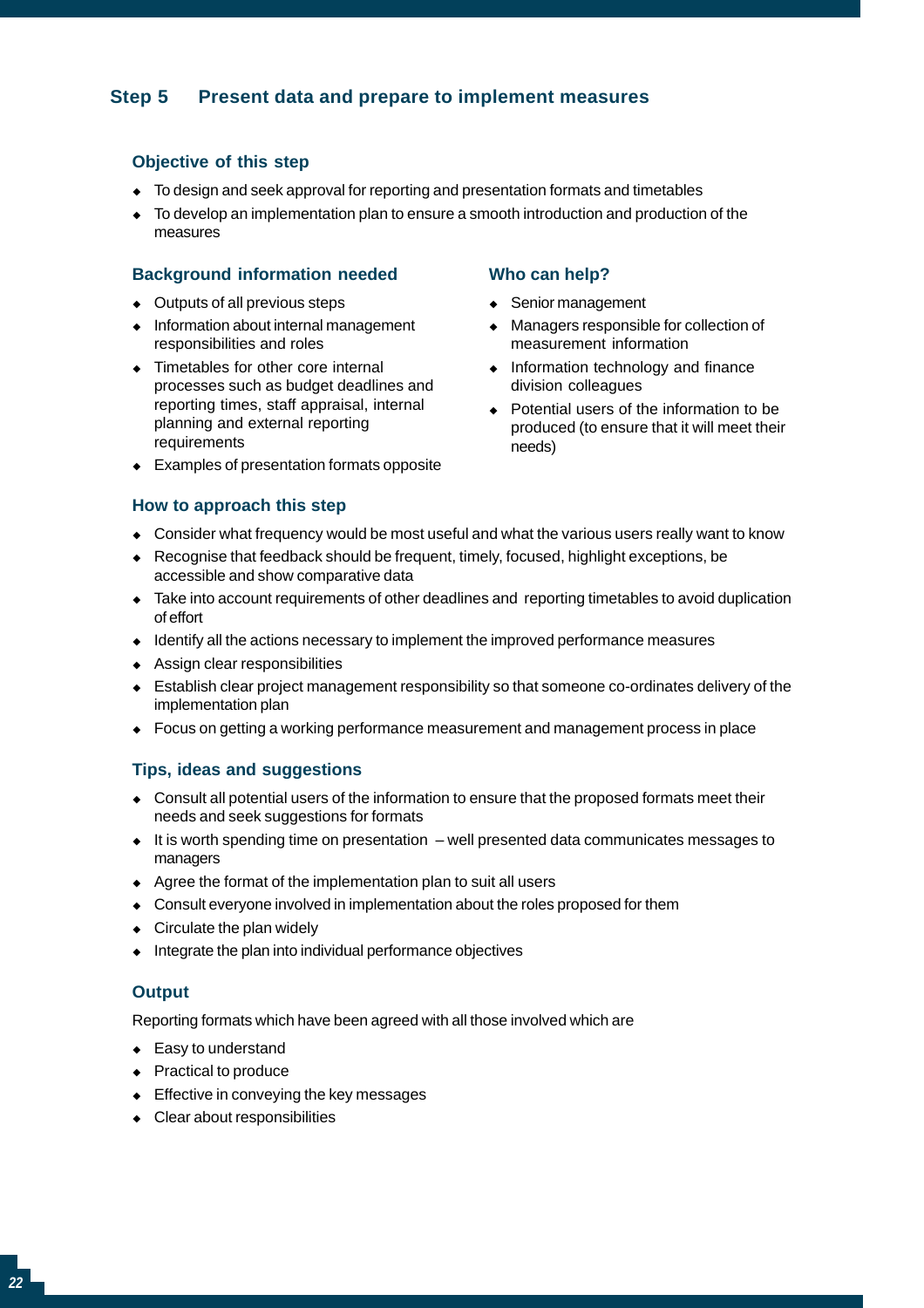## **Worked Example for Step 5**

#### **Summary and presentation**

Reporting formats need to be carefully considered to ensure that they satisfy all user requirements. The key criteria for success are that the formats show a good range of useful information in a concise and meaningful way. Some suggestions for the kinds of summary formats that can be used are given below.

#### **One page high level summary**

This format selects the most important measures across the four categories and summarises the results against each in terms of whether actual performance met the targets set at the beginning of the year. A commentary section can be added at the end to explain any significant variances.

#### **Multi-format reporting**

This format uses a variety of diagrams and graphical forms to show some of the detailed performance measurement data. This is a good way of showing trends or highlights in performance which may not be seen so clearly in high level summary data.

#### **Multi-layer format**

This format enables you to distinguish between or highlight performance at different levels of the organisation. This is particularly useful where an activity is carried out in a number of locations or levels and can be used to compare efficiency and effectiveness between layers or locations. This can help to identify specific areas for more attention.



#### **Exception Reporting**

- $\checkmark$ favourable variance (may require action to secure gains, spread success wider, raise targets)
- $\leftrightarrow$ within acceptance range (no action or comment required unless justified by trends)
- x = unfavourable variance (must take corrective action to put performance back on track)
- $\Omega$ = information not yet available (an indication on the timing of availability should be included)

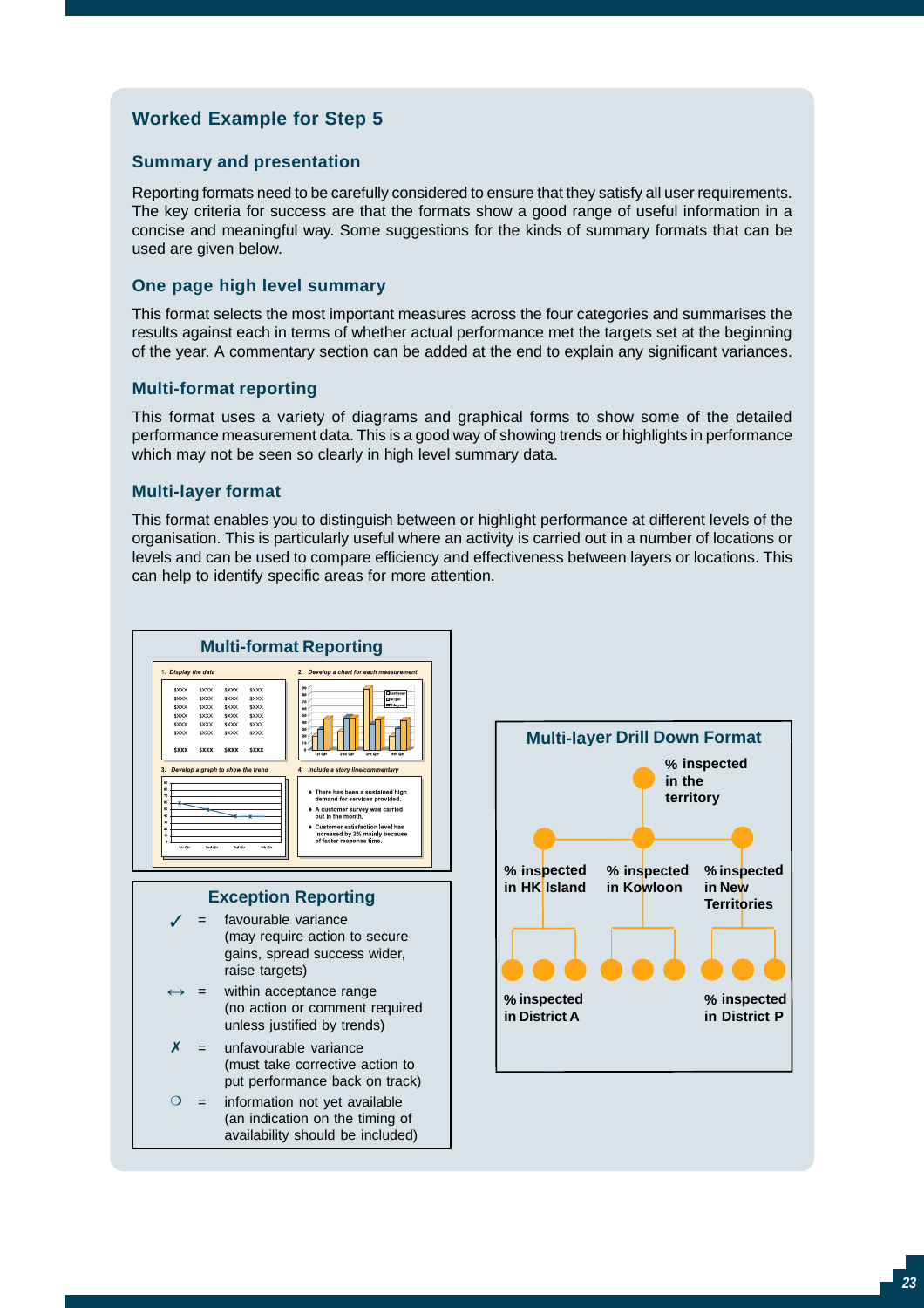## **Worked Example for Step 5 (continued)**

### **A Hypothetical Example using CED as a Case Study**

| Departmental Objective (1) :                                                 |                    |           | effective and efficient manner |           |           |                        | To increase public safety by enhancing the stability of slopes<br>and minimising the consequences of landslips in a cost- |
|------------------------------------------------------------------------------|--------------------|-----------|--------------------------------|-----------|-----------|------------------------|---------------------------------------------------------------------------------------------------------------------------|
|                                                                              | <b>This Period</b> |           | Year-to-Date                   |           |           |                        |                                                                                                                           |
| <b>Key Performance Measures</b>                                              | <b>Actual</b>      |           | Target Variance Actual         |           |           | <b>Target Variance</b> | <b>Forecast</b>                                                                                                           |
| <b>Customer dimension</b><br>Level of customer satisfaction                  | XX                 | <b>XX</b> | ✓                              | XX        | XX        | ✓                      | XX                                                                                                                        |
| Level of public awareness of<br>landslip warning and landslide<br>hazard     | <b>XX</b>          | <b>XX</b> | ✓                              | <b>XX</b> | <b>XX</b> | ✓                      | <b>XX</b>                                                                                                                 |
| Time taken to respond to public<br>requests / complaints                     | <b>XX</b>          | <b>XX</b> | $\leftrightarrow$              | <b>XX</b> | <b>XX</b> | $\leftrightarrow$      | <b>XX</b>                                                                                                                 |
| <b>Objective dimension</b><br>Level of reduction in global risk              | XX                 | <b>XX</b> | $\leftrightarrow$              | XX        | <b>XX</b> | $\leftrightarrow$      | XX                                                                                                                        |
| % prevention of major failure in<br>slopes                                   | XX                 | <b>XX</b> | X                              | <b>XX</b> | <b>XX</b> | $\leftrightarrow$      | <b>XX</b>                                                                                                                 |
| No. of substandard man-made<br>slopes upgraded                               | <b>XX</b>          | <b>XX</b> | $\checkmark$                   | <b>XX</b> | <b>XX</b> | $\leftrightarrow$      | <b>XX</b>                                                                                                                 |
| Level of change in landslip<br>preventive actions taken by<br>private owners | <b>XX</b>          | <b>XX</b> | $\leftrightarrow$              | <b>XX</b> | <b>XX</b> | $\leftrightarrow$      | <b>XX</b>                                                                                                                 |
| <b>Process dimension</b><br>Efficiency of slope checking                     | <b>XX</b>          | <b>XX</b> | X                              | <b>XX</b> | <b>XX</b> | X                      | <b>XX</b>                                                                                                                 |
| No. of substandard government<br>slopes upgraded to the safety<br>standard   | <b>XX</b>          | <b>XX</b> | ✓                              | <b>XX</b> | <b>XX</b> | $\leftrightarrow$      | <b>XX</b>                                                                                                                 |
| No. of government slopes<br>maintained to Geoguide 5                         | <b>XX</b>          | <b>XX</b> | $\leftrightarrow$              | <b>XX</b> | <b>XX</b> | $\leftrightarrow$      | <b>XX</b>                                                                                                                 |
| Accuracy of landslip warning                                                 | <b>XX</b>          | <b>XX</b> | $\leftrightarrow$              | <b>XX</b> | XX        | $\leftrightarrow$      | <b>XX</b>                                                                                                                 |
| <b>Organisation and staff</b><br>dimension                                   |                    |           |                                |           |           |                        |                                                                                                                           |
| % of staff trained to meet the<br>required quality                           | <b>XX</b>          | <b>XX</b> | $\leftrightarrow$              | <b>XX</b> | XX        | $\leftrightarrow$      | <b>XX</b>                                                                                                                 |
| Availability of management /<br>strategic information and<br>measures        | <b>XX</b>          | <b>XX</b> | $\leftrightarrow$              | <b>XX</b> | XX        | $\leftrightarrow$      | <b>XX</b>                                                                                                                 |
| Availability of IT systems and<br>support                                    | <b>XX</b>          | <b>XX</b> | ✓                              | <b>XX</b> | <b>XX</b> | ✓                      | <b>XX</b>                                                                                                                 |

Commentary on Performance :

- Customer survey was carried out in this quarter. Customer satisfaction level has been i ncreased by 2% mainly because of faster response time.
- The increase in no. of slopes upgraded was achieved through outsourcing.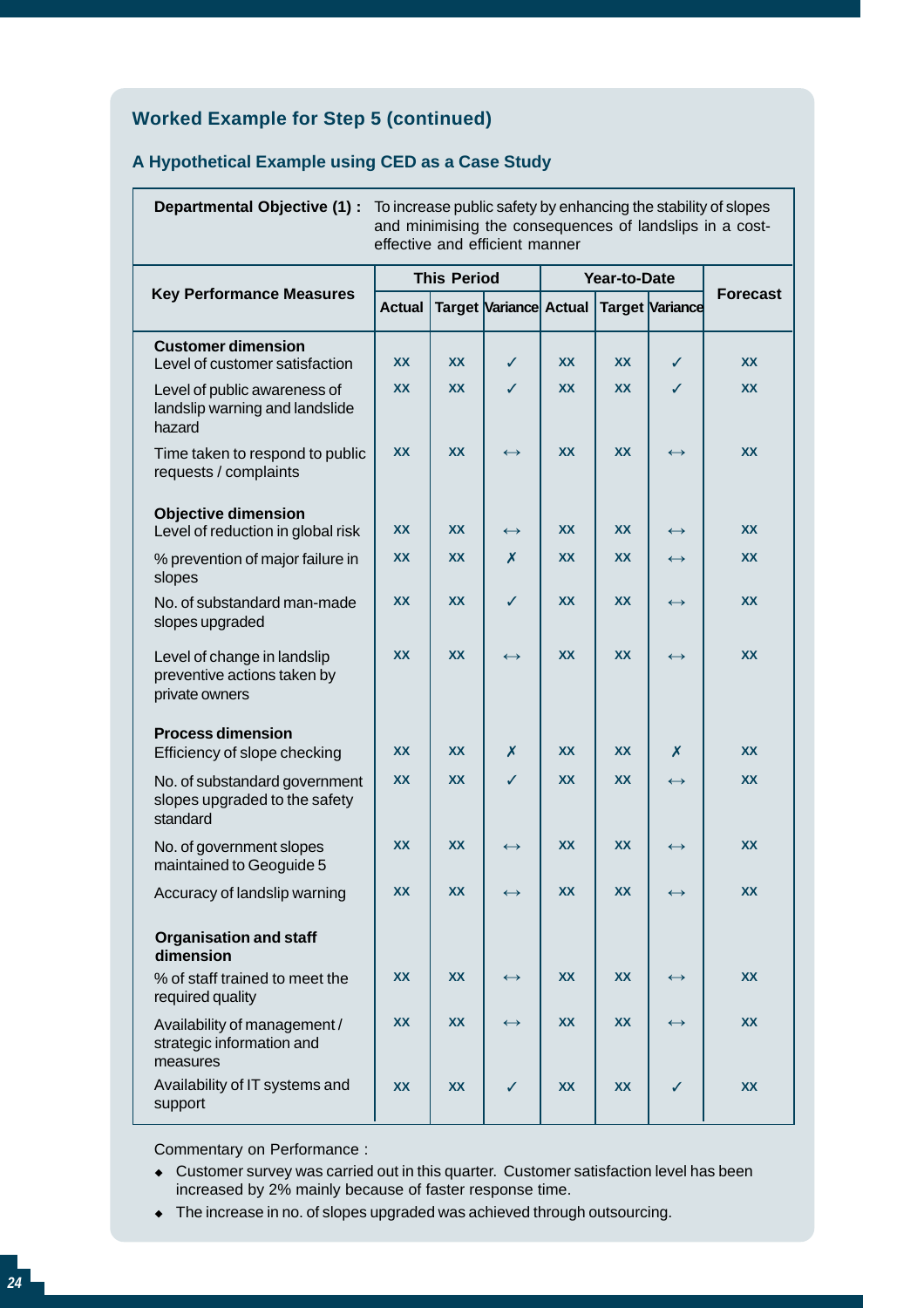## **Worked Example for Step 5 (Continued)**

#### **Typical Implementation Tasks**

Obtain high level agreement to the performance measures Produce final documentation Agree timetable for introduction (aim for the beginning of a business cycle) Plan for initial pilot implementation to test systems and outcomes Agree reporting timetables Agree reporting formats with key stakeholders Finalise monitoring plan Develop internal processes to meet reporting requirements Establish data collection methods Establish database and procure necessary software and hardware support Define clear roles and responsibilities for all levels Determine accountability for results Brief all staff on performance measures and their role Conduct training for key staff Provide help desk support Abandon any old measures which do not fit the new framework Monitor implementation

Conduct post – implementation review

#### **Typical format for an implementation plan**

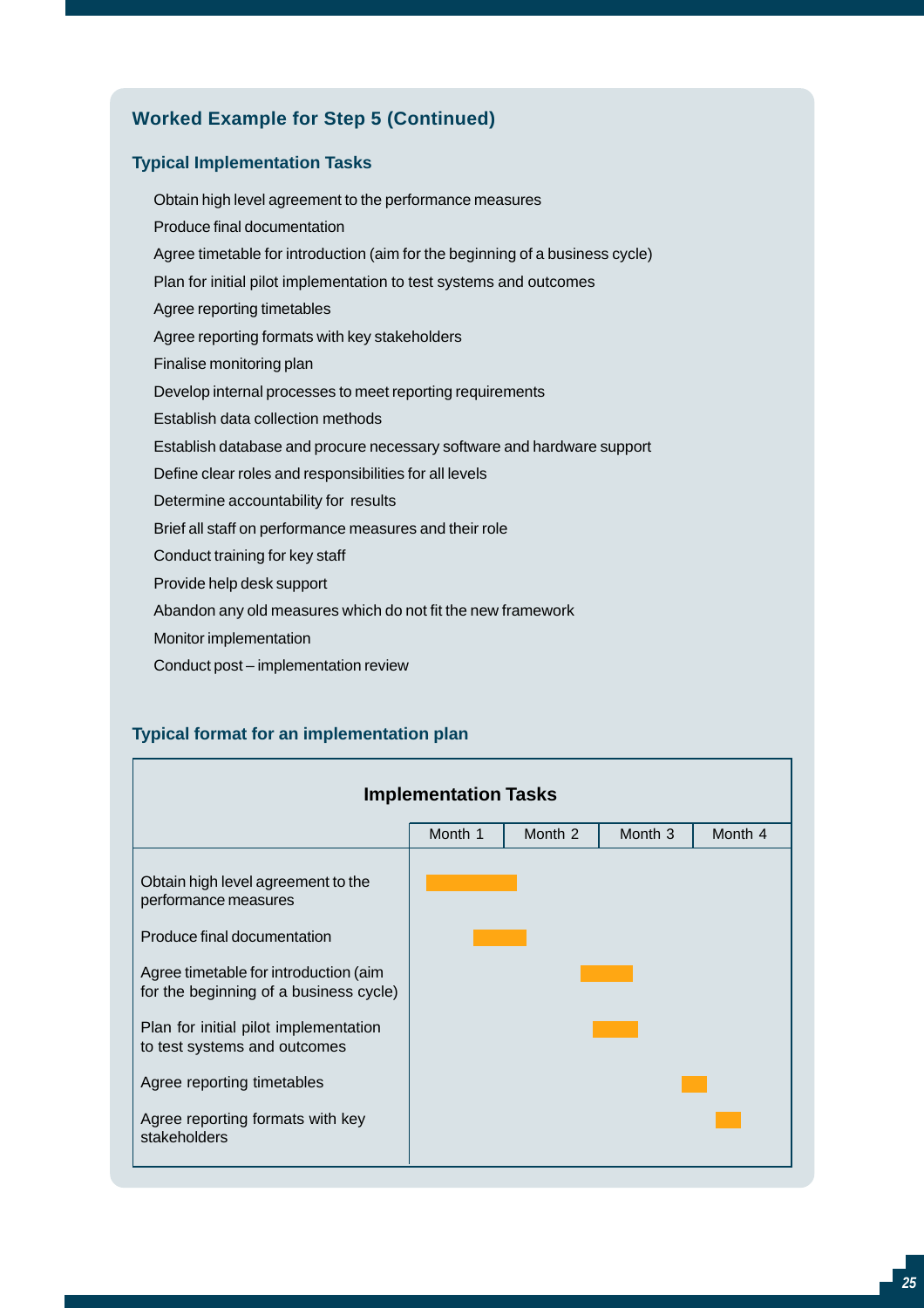#### **Step 6 Use the measures and monitor progress**

#### **Objective of this step**

 $\bullet$  To put the performance measures into action and use them as a management tool to monitor and report on performance and take corrective action where necessary

#### **Background information needed**

- ◆ Performance measurement reports
- Comments and feedback from producers of reports and users of the information
- Progress reports against implementation plan

#### **Who can help?**

- Senior management
- Colleagues
- • Users of the performance measurement information

#### **How to approach this step**

- Check progress against implementation plan timetables
- Assess whether performance measurement information is being produced in line with the implementation plan •
- Consider how the performance information has been used by stakeholders
- Examine the feedback received about the information •
- Review whether the information meets the needs of all users •
- Consider whether action is being taken as a result of performance information (either to change activities or processes or the measures themselves) •

#### **Tips, ideas and suggestions**

- • Test whether people are actively using the new measures and reports to manage their activities – if not, implementation has not succeeded yet
- Circulate ideas for improvement or any positive results from the reports

#### **Output**

- • Working process for monitoring and managing performance
- • Management interventions prompted by performance feedback
- Improved performance over time

### **Worked Example for Step 6**

#### **Monitoring Plan** (Extract) - Increase public safety (1)

| <b>Performance</b><br>measures adopted     | <b>Responsible officer</b>       | <b>Monitoring</b><br>timetable |
|--------------------------------------------|----------------------------------|--------------------------------|
| Level of public awareness                  | <b>Assistant Director</b>        | Annual<br>survey               |
| No. of slopes investigated /<br>upgraded   | <b>Assistant Director</b>        | Quarterly data<br>returns      |
| No. of squatter huts<br>inspected          | <b>Assistant Director</b>        | Monthly data<br>returns        |
| Level of staff satisfaction<br>on training | <b>Chief Training</b><br>Officer | Annual<br>review               |
|                                            |                                  |                                |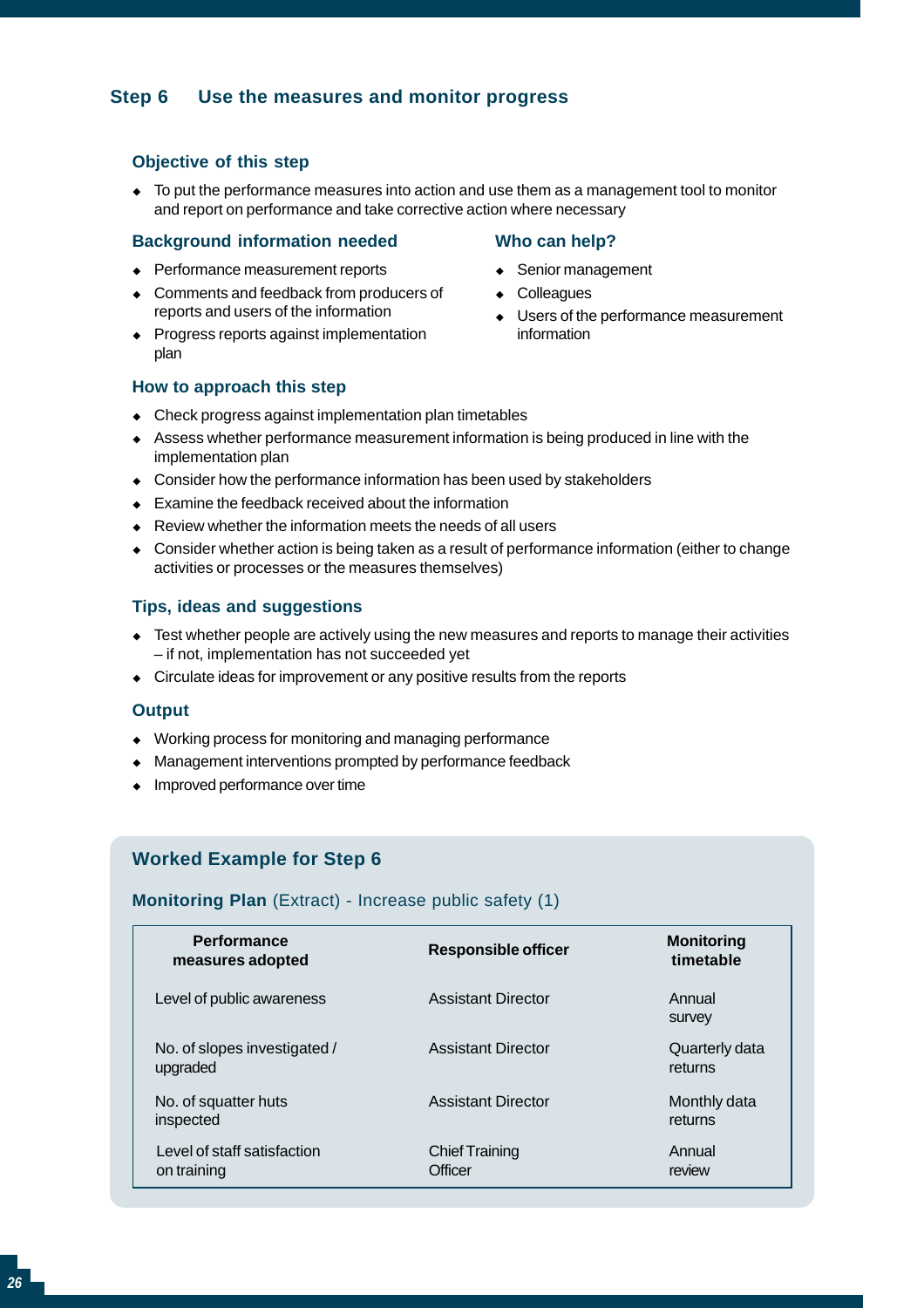## **Questions And Answers**

#### **Introduction**

This section identifies and answers some of the most likely questions and queries which will arise as you work through the guide.

#### **Are performance measures compulsory?**

Defining and producing performance management information is an essential part of effective management. Although there is no universal required "system" with formal procedures, deadlines and sanctions, there are many situations where civil service managers must set and manage against performance measures and targets (such as policy objective booklets, Controlling Officer's Report and Quarterly Progress Review). It is hard to see how a manager could achieve the goal of managing for results without a robust performance measurement process.

#### **Who should take ownership of the finished product?**

Policy secretaries and department heads have responsibility for reporting performance against policy objectives, and all other departmental policies and programmes. There are some formal occasions for reporting, eg to LegCo and Star Chamber. However, the management of performance should be a core management process at all levels of Government and in all areas.

Even though the proposed measures will need to be agreed at senior management level, the responsibility for measuring performance extends to all civil service managers, and all staff should understand and support the process and be committed to the achievement of objectives.

#### **How should I prepare?**

A number of general considerations are important. These include:

- • Gathering the necessary background information
- • Finding the most appropriate people to contribute to the process (to spread the workload and ensure that you have all the information you need)
- $\bullet$ Setting timetables and tasks for individuals
- $\bullet$ Providing the necessary formats and documentation
- • Agreeing reporting deadlines, frequency and formats with recipients.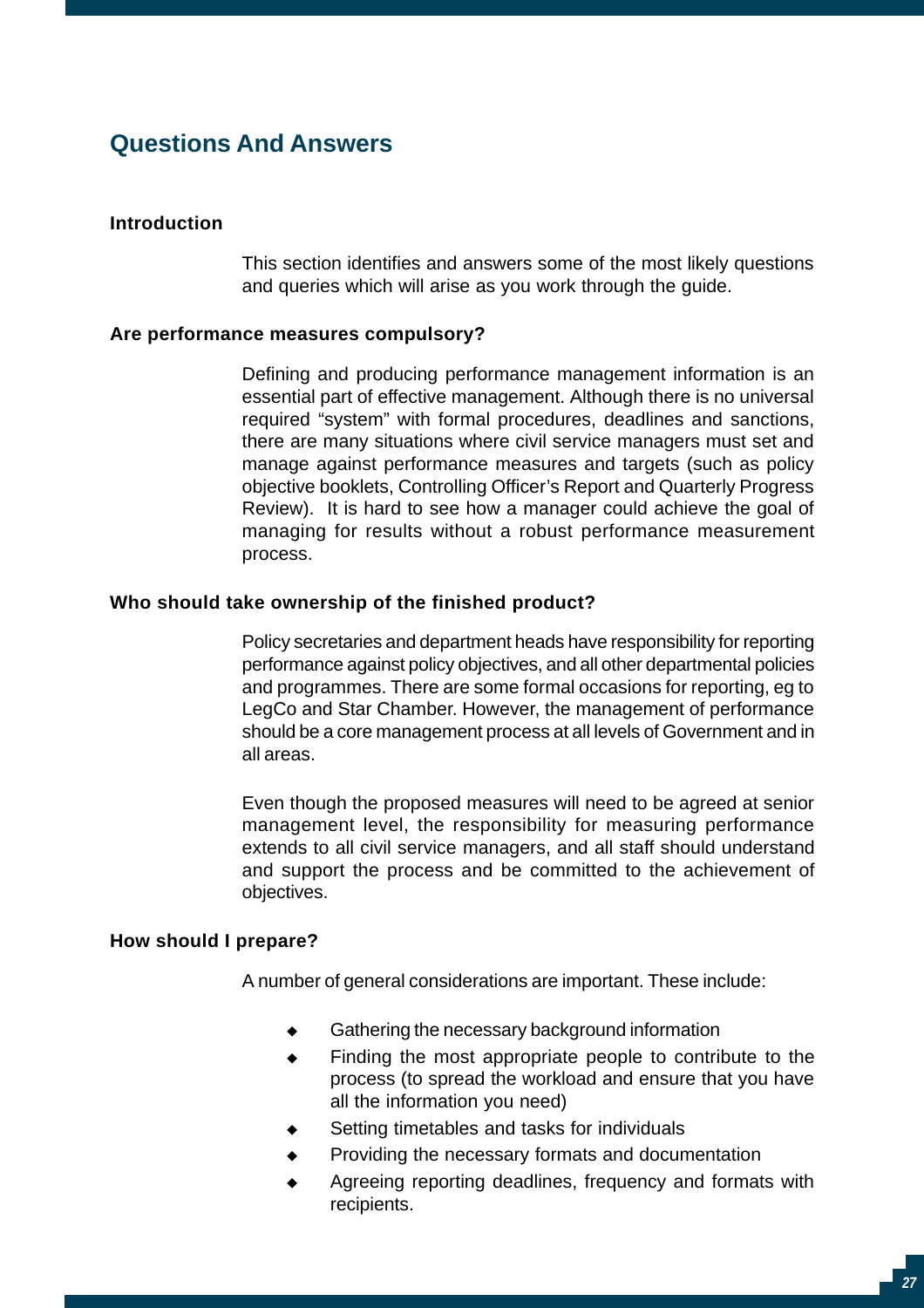#### **Who can help?**

You will benefit significantly both in terms of the efficiency of the process and the quality of the result if you seek the advice and help of others. The key is to find those people with first hand knowledge of the objectives you are aiming to achieve and the activities which will be carried out to meet them.

The choice of people to involve will vary according to your situation, but is likely to include:

- $\bullet$ Bureau staff with policy development responsibility
- $\bullet$ All other managers in your department including your line manager, programme managers, front-line service delivery staff and other division and service area managers
- $\bullet$ Staff from bureaux or departments with related roles and responsibilities
- $\bullet$ Your main customer or client groups

#### **How do I choose what to measure?**

The key is to measure what matters most and not spend a great deal of time measuring things which are not priority activities.

You should seek answers to the following questions:

- $\bullet$ What are our core functions and services?
- $\bullet$ What are our current priorities?
- • What are our key financial, output, quality and efficiency measures?

The answers to these questions will provide the basis for the choice of measures.

#### **What other information is needed?**

There is a wide range of potential sources of relevant information. Some ideas have been listed in Appendix 1 for reference.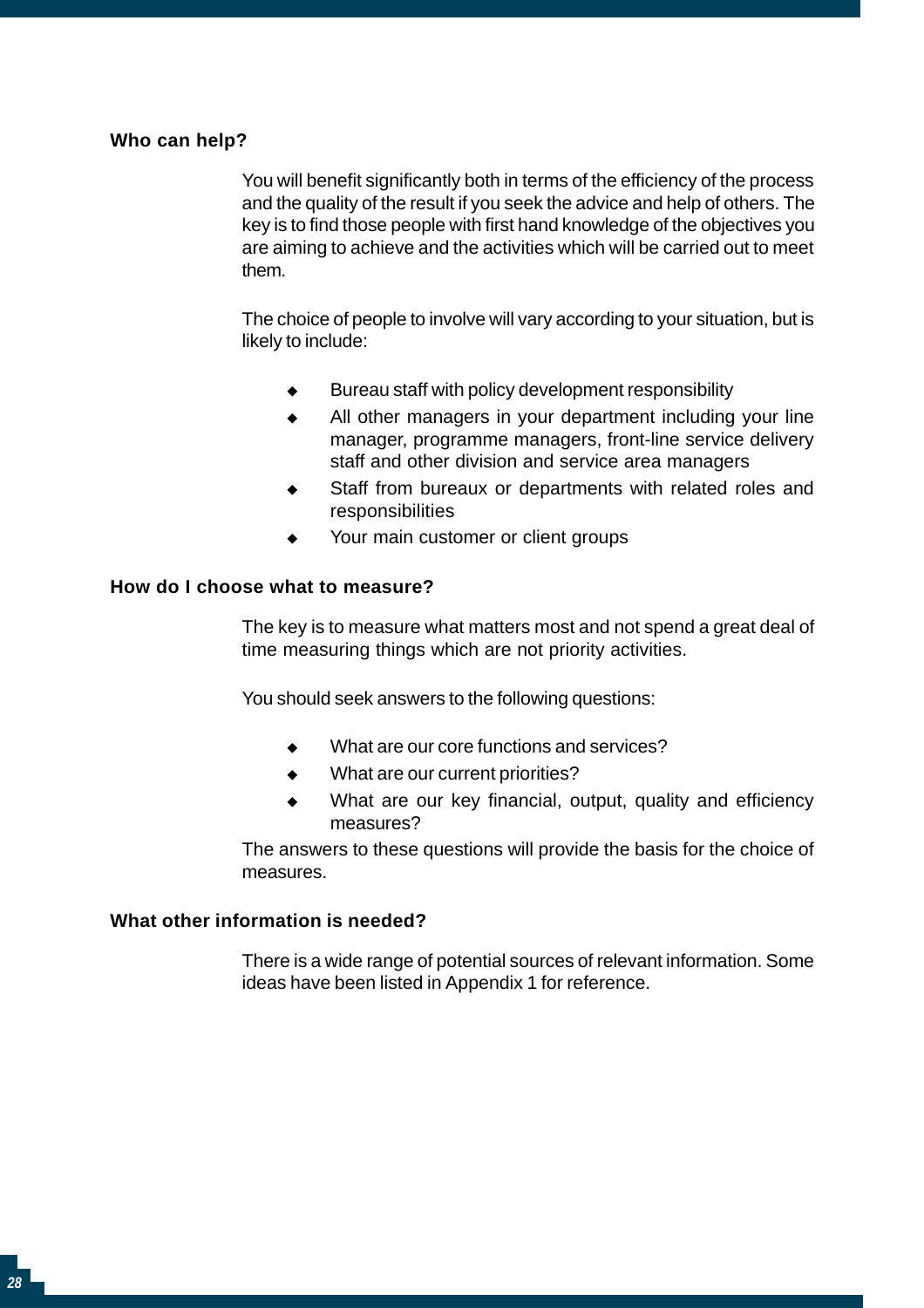#### **When do I start?**

Performance measures and targets should be developed as part of the process of agreeing objectives and budgets in the course of the annual planning process in conjunction with management in the relevant bureaux and departments. The exact timing will depend on the context. The key dates in the annual cycle are the Chief Executive's Policy Address in October (and subsequent publication of Policy Objective Booklets) and the publication of the Annual Budget Estimates in March. Both of these deadlines provide a need to review performance and reconsider activities and outcomes.

Of course, in practice, many managers take the initiative at other times of the year to improve performance management. If you have missed these key dates for current year, there would be real benefit beginning the process now and cover a part year, rather than waiting until the beginning of the next cycle. Developing performance measures takes some time and often requires several iterations. Making an early start is a good idea.

#### **How many measures should there be?**

There is no definitive answer to the number required. This will depend on the level, complexity and scope of the activities.

As a rough guide, there should probably be a handful of measures for each objective. These should be spread across the four dimensions (customer, objective, process and staff) and should give coverage of financial, output, quality and efficiency factors.

#### **What kind of reporting formats should I use?**

There is no general prescribed format for reporting performance measurement information though documents such as the policy objective booklets and the Controlling Officer's Reports do specify formats. The key criteria to apply is to ensure that the formats chosen meet the needs of the people who will be using the information. The reports should be comprehensive in terms of providing a good picture of overall performance, but should also be easy to understand and not too heavy on detailed information.

Step 5 in the Step-by-Step Guide includes some ideas for reporting formats and some completed examples.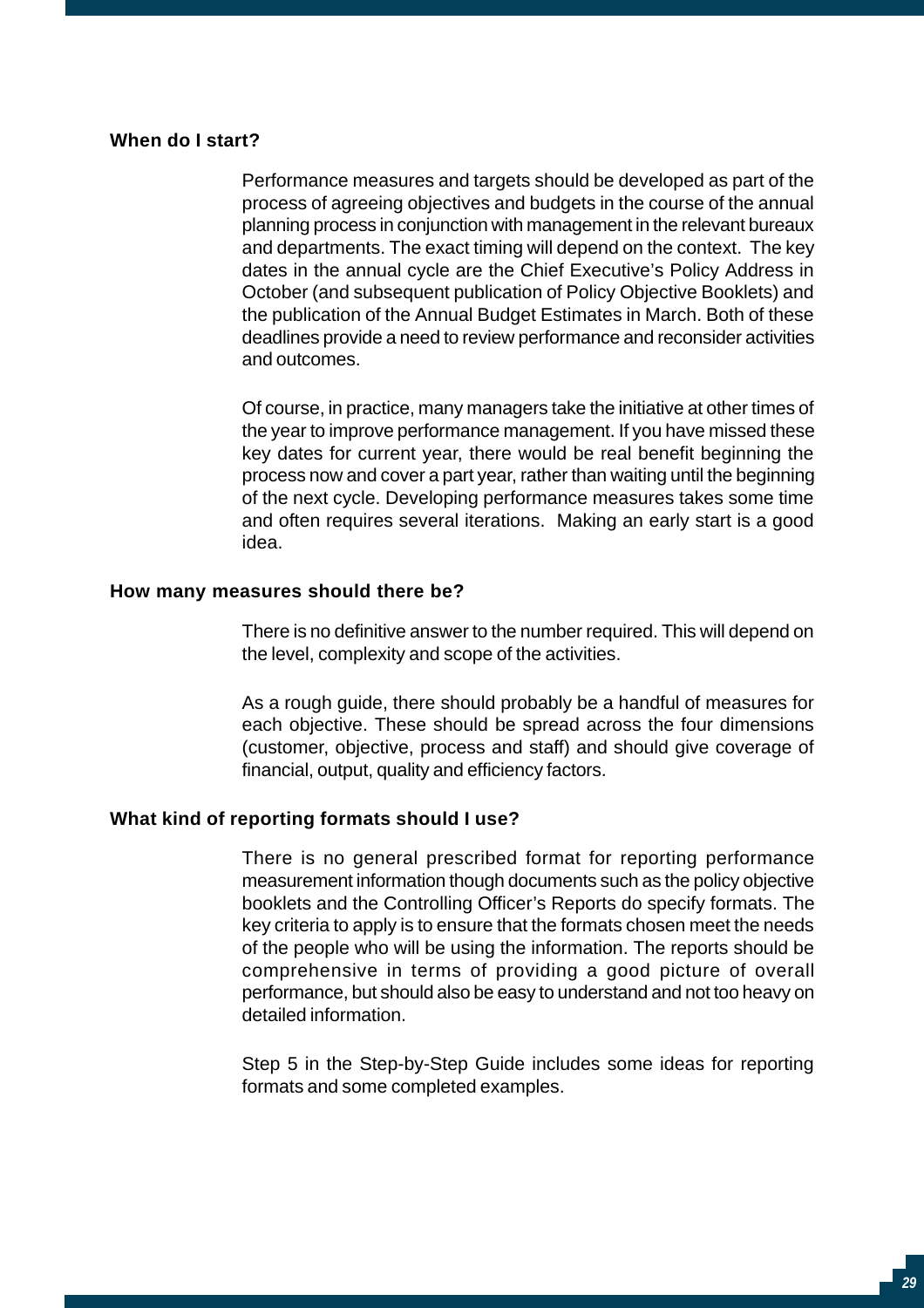#### **How do these measures relate to individual performance measurement?**

These measures can be used as a basis for assigning individual objectives for staff. Each staff member has a role to play in the management of performance and the achievement of objectives.

#### **How often should they be reviewed?**

This will vary according to level. High level outcome based results will take some time to deliver whilst shorter term throughputs and outputs may change much more quickly. Generally senior teams will review performance less frequently than hands on front line management.

It is advisable to review performance on at least a quarterly basis to assess progress and results. The Quarterly Performance Review meetings between bureau and department representatives provide a useful opportunity for this to take place. This process will provide a basis for management to consider any necessary changes to activities throughout the year.

A more formal review process should take place once a year and provide the basis for new targets and measures.

#### **How does this process relate to other initiatives such as TMP and EPP?**

These programmes are part of the overall effort to improve the quality and efficiency of public services. TMP relates to the management of performance against the key policy objectives which the Government is following and EPP aims for improvements in productivity.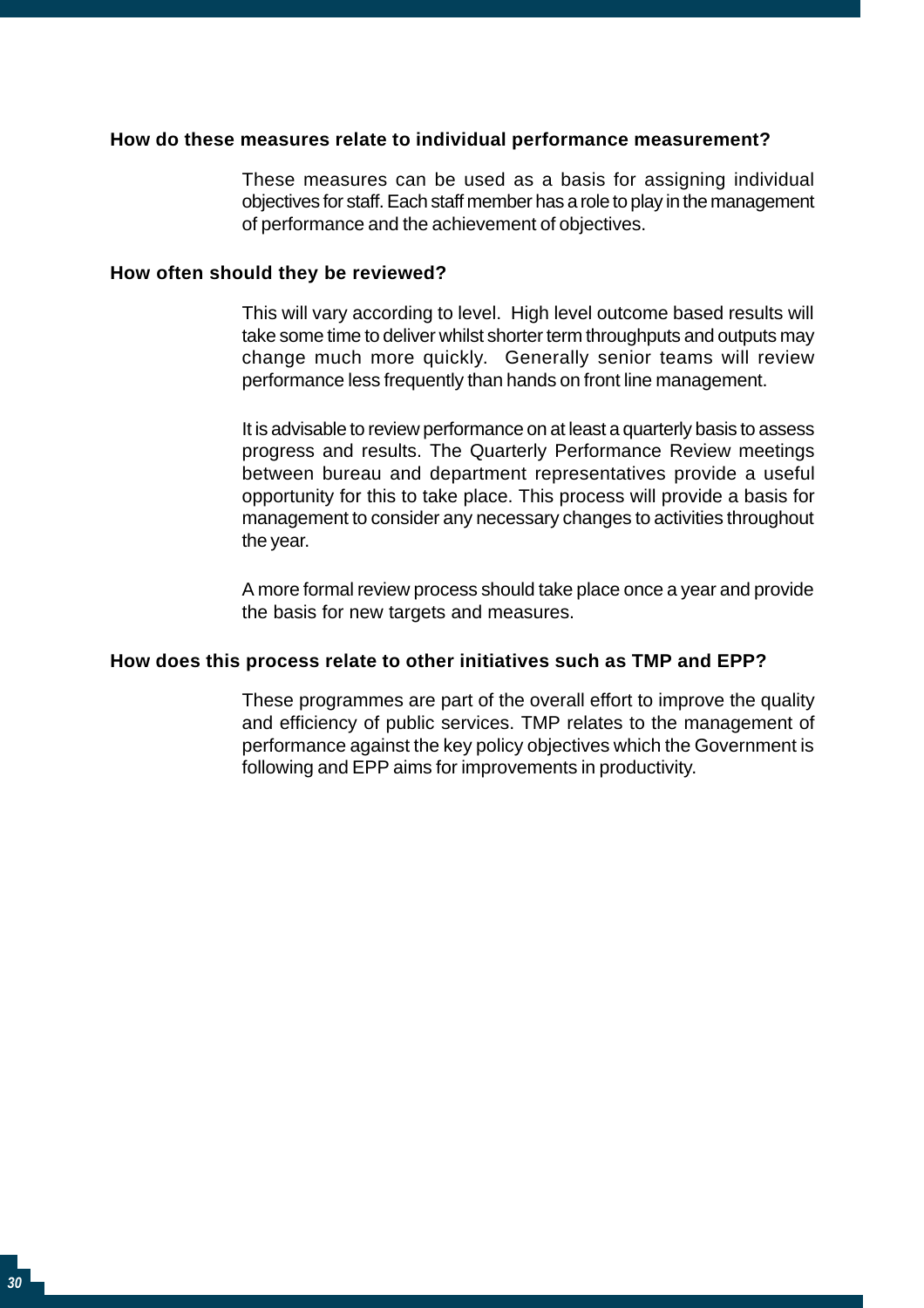## **Where do we go if we need more help?**

A list of ideas and contact points to resolve any further queries is given below, for reference.

### Subject / Issue **Contact**

Policy objective details **Lead Bureau** 

Financial data Treasury

Technical queries **Efficiency Unit** 

Assistance with developing performance measures

PRS Efficiency Unit

TMP Efficiency Unit

Efficiency Unit / Management Services Agency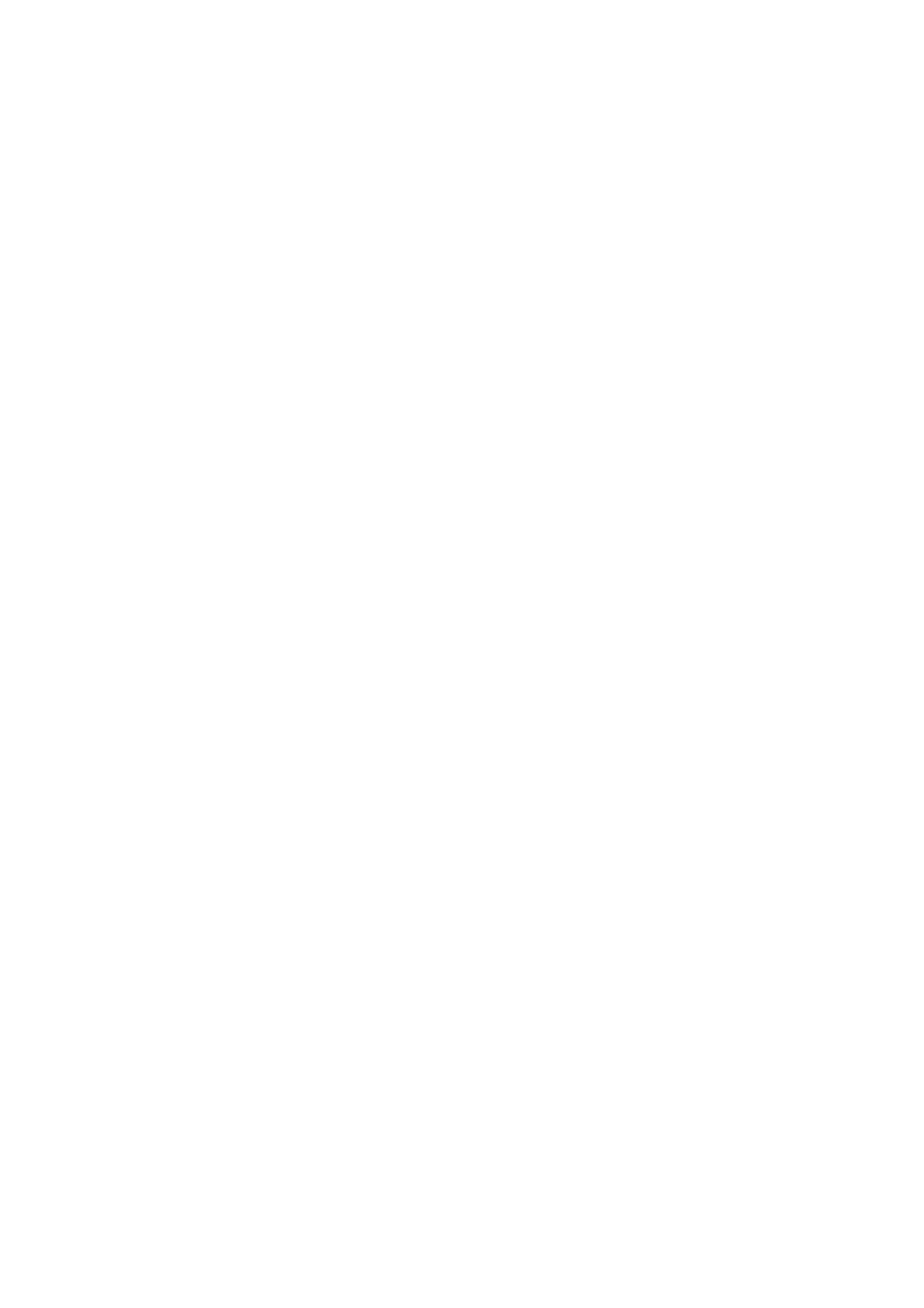## **APPENDICES**

**Appendix 1 Checklist of Information Sources** 

**Appendix 2 Glossary of Terms**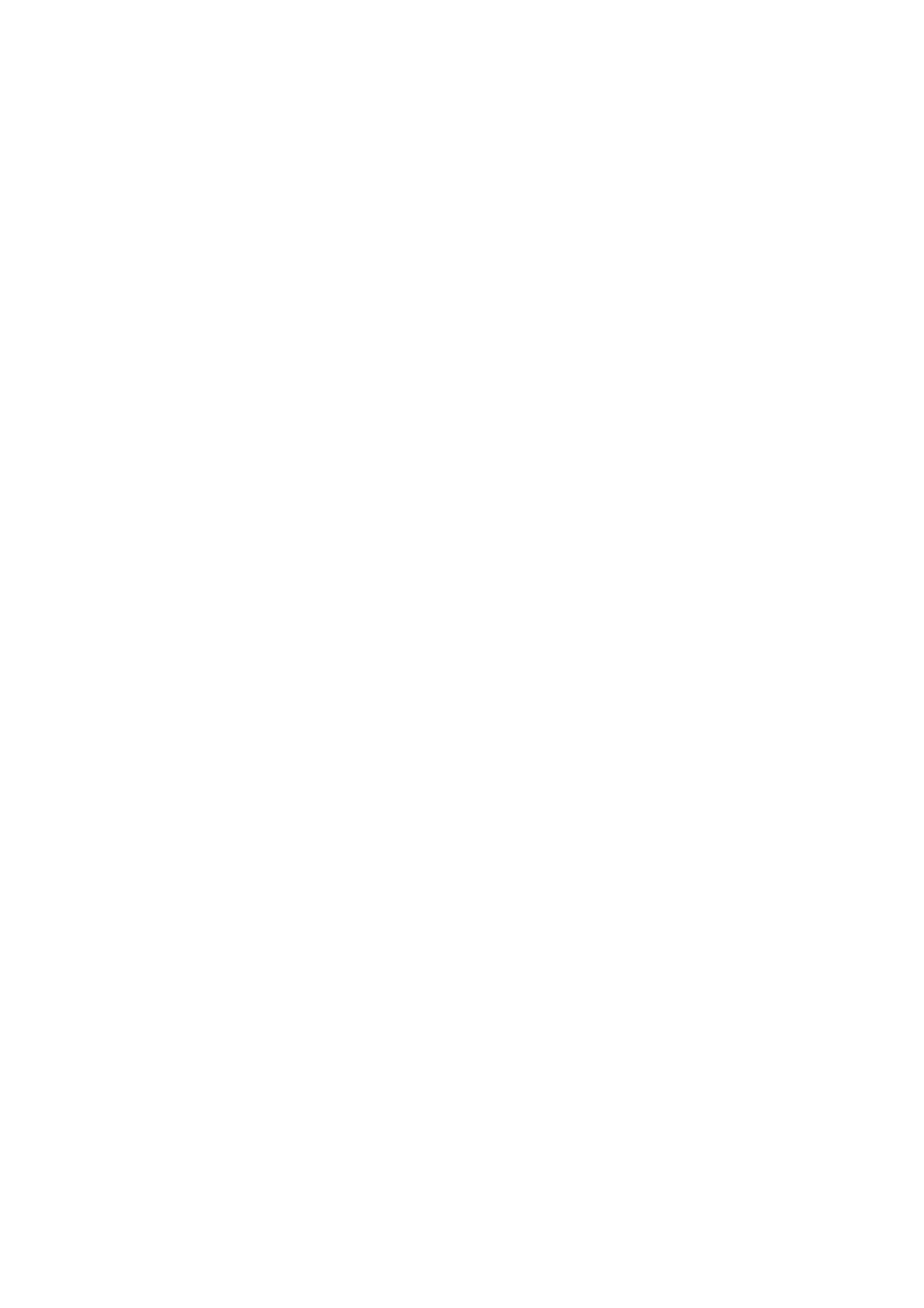## **Checklist of Information Sources**

## **Introduction**

You will need to obtain information from a number of other sources, both people and documents. The types of information required and the likely source are outlined in the table below.

| <b>INFORMATION REQUIRED</b>                                         | <b>POTENTIAL SOURCE</b>                                                                                                         |
|---------------------------------------------------------------------|---------------------------------------------------------------------------------------------------------------------------------|
| Theory and best practice guidance                                   | <b>Best Practice Guide for Performance</b><br>Measurement in Government (available in<br>'The PSR Forum' at www.info.gov.hk/eu) |
| Policy objective guidance                                           | Relevant policy objective booklets                                                                                              |
| Links to other initiatives                                          | <b>TMP</b> coordinators                                                                                                         |
|                                                                     | Targets for EPP                                                                                                                 |
| Department level objectives                                         | Senior management and / or Programme<br>Managers                                                                                |
|                                                                     | <b>Controlling Officer's Report</b>                                                                                             |
| Department level initiatives, baseline activities<br>and programmes | Senior management and /or Programme<br>Managers                                                                                 |
| <b>Financial measures</b>                                           | Finance Bureau and departmental Finance<br><b>Division</b>                                                                      |
| Detail of background information and ideas for<br>specific measures | Colleagues responsible for each activity                                                                                        |
|                                                                     | Information Technology division                                                                                                 |
|                                                                     | Finance division within your own department                                                                                     |
| Format of reports and documentation                                 | Relevant policy bureaux                                                                                                         |
|                                                                     | Senior management                                                                                                               |
|                                                                     | Worked Example on pg. 23                                                                                                        |
|                                                                     | Efficiency Unit (for advice)                                                                                                    |
| Availability of necessary performance                               | Information Technology division                                                                                                 |
| information                                                         | Other colleagues                                                                                                                |
| Information technology requirements and                             | Information Technology division                                                                                                 |
| support                                                             | Finance division                                                                                                                |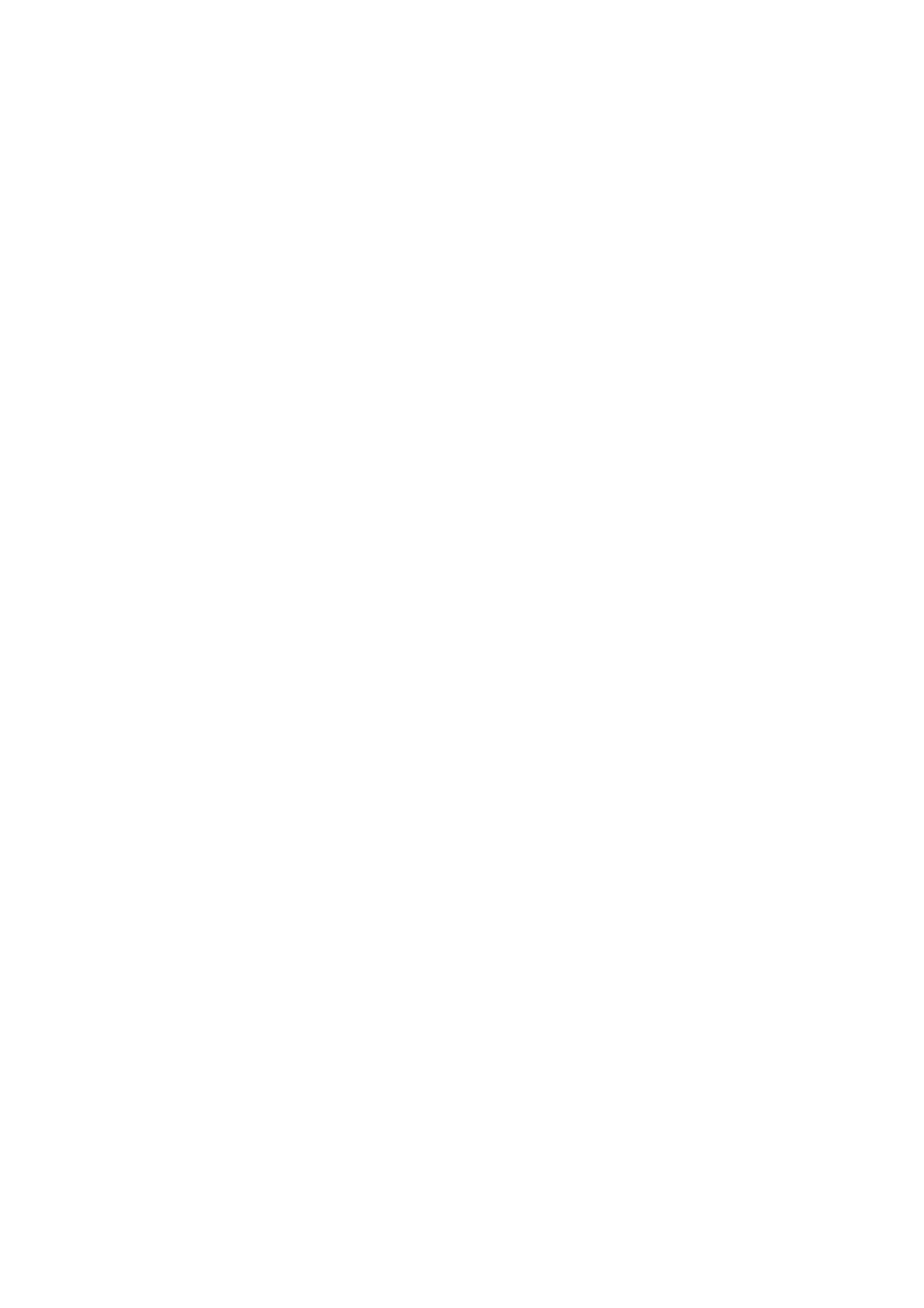## **Glossary of Terms**

#### **Baseline Activities**

The "business as usual" activities carried out day in day out to deliver services, generally by departments, which form the backbone of the effort to deliver the policy objective.

#### **Continuous Improvement**

The Government of the HKSAR has committed itself to the policy objective of achieving "Continuous improvement in public services". This is based on the view that there is always scope to improve the management and delivery of public services, and that managers and staff should be engaged in an on-going search for opportunities to improve the results achieved for the community. Performance measurement has an important part to play here by enabling managers to set stretching targets which motivate continuous improvement.

#### **Economy**

Achieving the maximum amount of resources of a given quality or specification for the minimum financial cost.

#### **Efficiency**

Achieving the maximum level of output for a given level of inputs.

#### **Effectiveness**

Maximising the extent to which objectives and desired outcomes are achieved.

#### **Enhanced Productivity Programme (EPP)**

EPP is a government wide initiative aiming to deliver improvements in financial efficiency in all areas of government spending by setting a targeted reduction on annual estimate expenditure of 5% over the three years from 2000/1 to 2003/4.

#### **Fundamental Expenditure Reviews (FERs)**

Part of the EPP, FERs are top down, policy driven reviews of a chosen policy objective led by the lead policy secretary with support from supporting bureaux and departments. The aim is to ensure that resources are effectively targeted towards the achievement of stated policy objectives and priorities. The FERs involve analysing the match between current activities and resources and the priorities stated in the policy objectives. In many ways the FERs are simply an accelerated implementation of the disciplines established by TMP.

#### **Indicators**

Chosen where we wish to monitor and perhaps seek to influence a particular measure, but it would be inappropriate to set a quantified target. The level of unemployment would be an example of this.

#### **Initiatives**

These are the specific steps taken by goverment to improve performance in a key result area and thus the overall policy objective.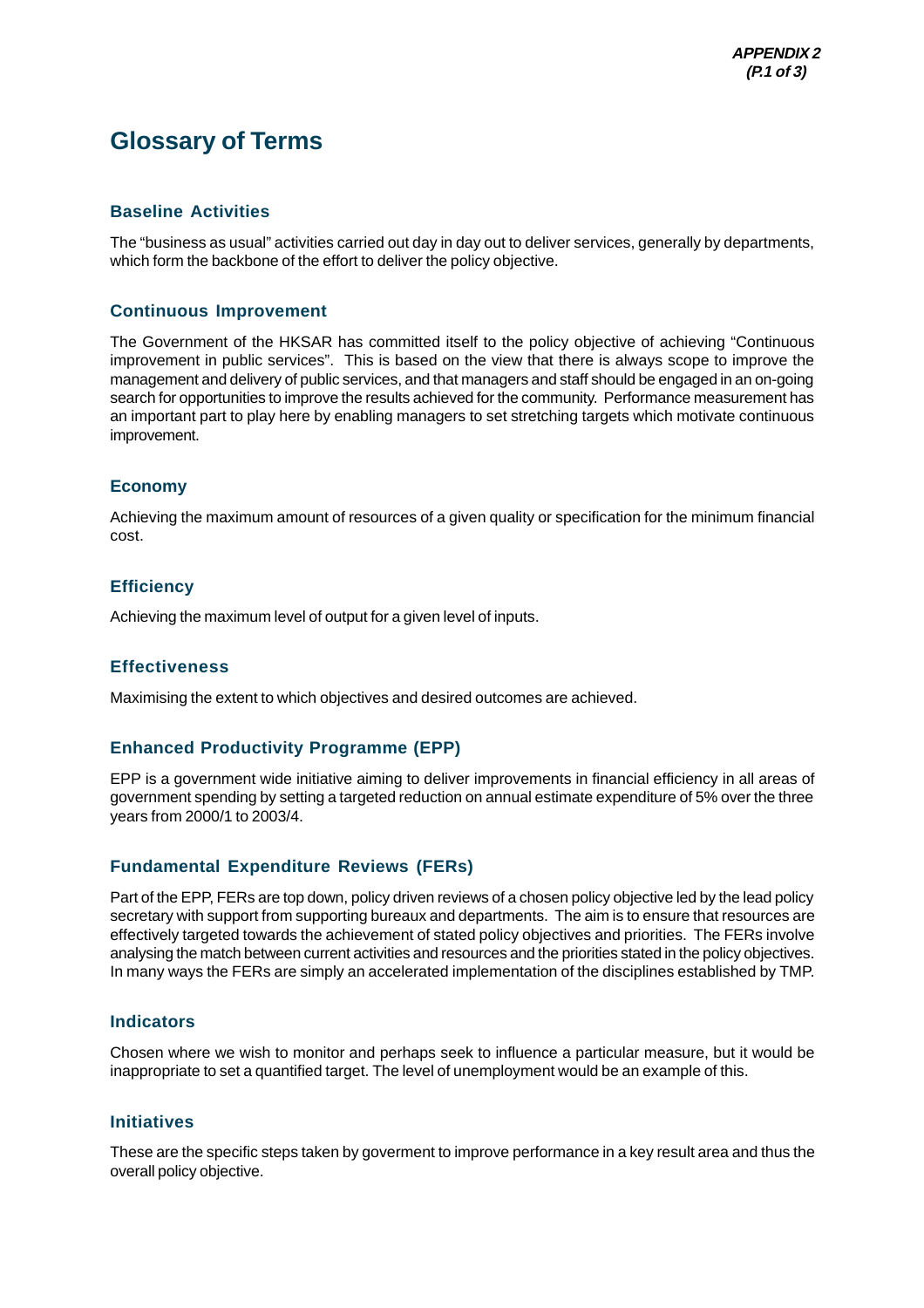

#### **Inputs**

All the resources such as people, equipment, funding, which are required or consumed to enable the process to occur.

#### **Key Result Areas (KRAs)**

Key result areas describe the key elements in the delivery process, or the things that must be got right, to achieve each policy objective.

#### **Lag measures**

A lag measure is based on past trends and performance. It measures existing or previous activities and provides information about what has happened in the past. For example, it may look at the results of a programme over the previous five years to demonstrate whether performance is improving or declining. Often measures of outcomes are lag measures. Lag measures are therefore important, but they can take some time to provide useful information for managers.

#### **Lead measures**

A lead measure gives early warning of likely trends in future performance. Often lead indicators are more concerned with processes than results, but they have the advantage of allowing managers to act before poor results occur. Thus speed of completing preparatory work on an application may be a lead indicator for the overall time taken to consider applications and thus customer satisfaction. Managers alerted to delays in preparatory work may be able to tackle them before customers become dissatisfied.

#### **Measures**

The actual metric or number chosen to assess performance, for example, the number of cases handled or the speed of response. Measures should be chosen as a result of consideration of what it is important to manage and should focus on the key objectives, processes and activities of the organisation.

#### **Mission**

A department's mission is its statement of purpose, and of what it must do to achieve is vision.

#### **Outputs**

The end results of a process from a customer's perspective, which are produced by a particular government body, for example, a licence approval or a public housing development.

#### **Outcomes**

Relates to the ultimate effect or impact of a process for the community.

#### **Performance Management**

A management process which takes the outcome of performance measurement and uses it to analyse current performance against target and drive future improvements in performance. Performance management is an important element in the overall management process for planning and delivering services.